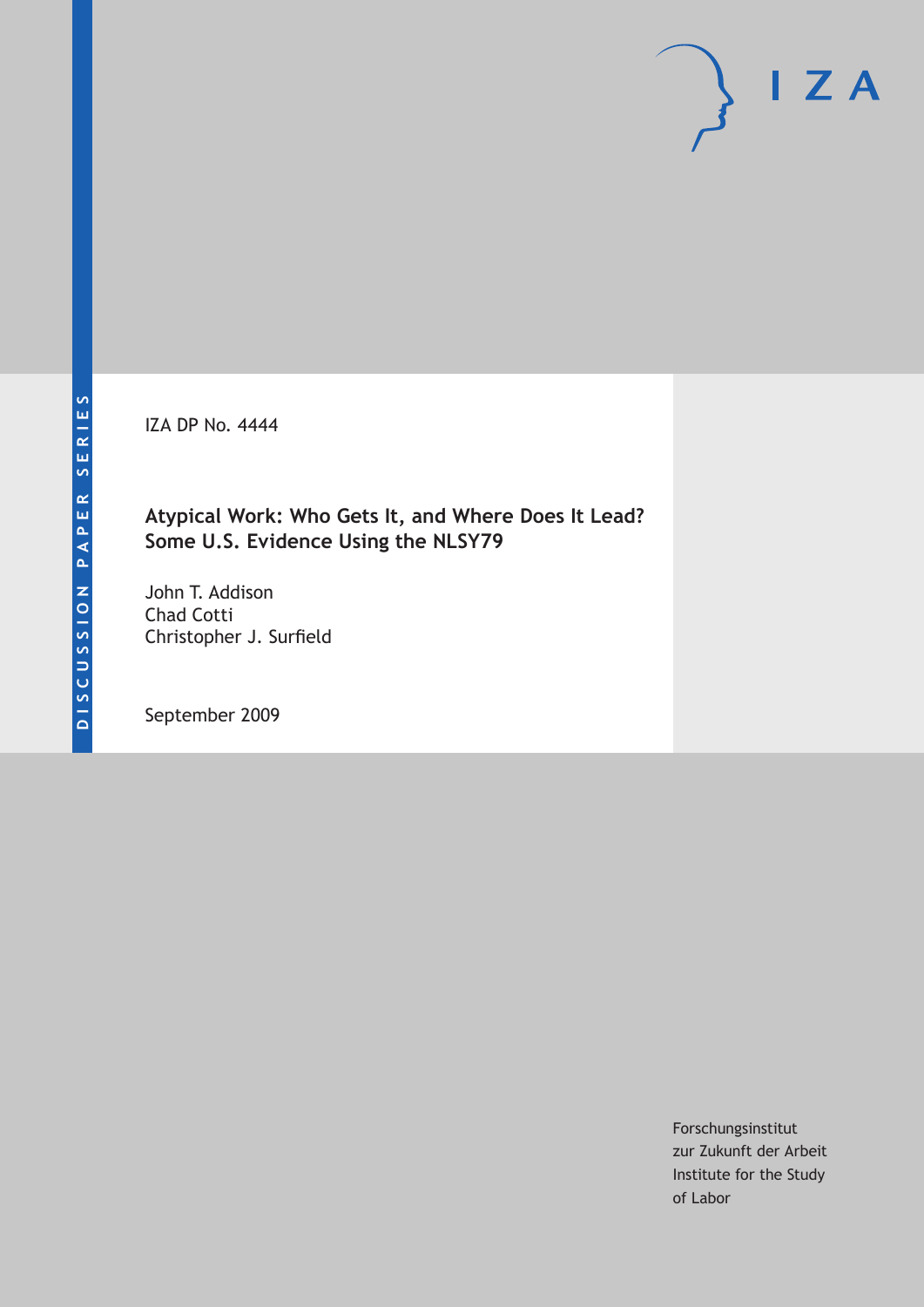# **Atypical Work: Who Gets It, and Where Does It Lead? Some U.S. Evidence Using the NLSY79**

## **John T. Addison**

*University of South Carolina, Queen's University Belfast and IZA* 

## **Chad Cotti**

*University of Wisconsin Oshkosh* 

## **Christopher J. Surfield**

*Saginaw Valley State University* 

Discussion Paper No. 4444 September 2009

IZA

P.O. Box 7240 53072 Bonn Germany

Phone: +49-228-3894-0 Fax: +49-228-3894-180 E-mail: iza@iza.org

Any opinions expressed here are those of the author(s) and not those of IZA. Research published in this series may include views on policy, but the institute itself takes no institutional policy positions.

The Institute for the Study of Labor (IZA) in Bonn is a local and virtual international research center and a place of communication between science, politics and business. IZA is an independent nonprofit organization supported by Deutsche Post Foundation. The center is associated with the University of Bonn and offers a stimulating research environment through its international network, workshops and conferences, data service, project support, research visits and doctoral program. IZA engages in (i) original and internationally competitive research in all fields of labor economics, (ii) development of policy concepts, and (iii) dissemination of research results and concepts to the interested public.

IZA Discussion Papers often represent preliminary work and are circulated to encourage discussion. Citation of such a paper should account for its provisional character. A revised version may be available directly from the author.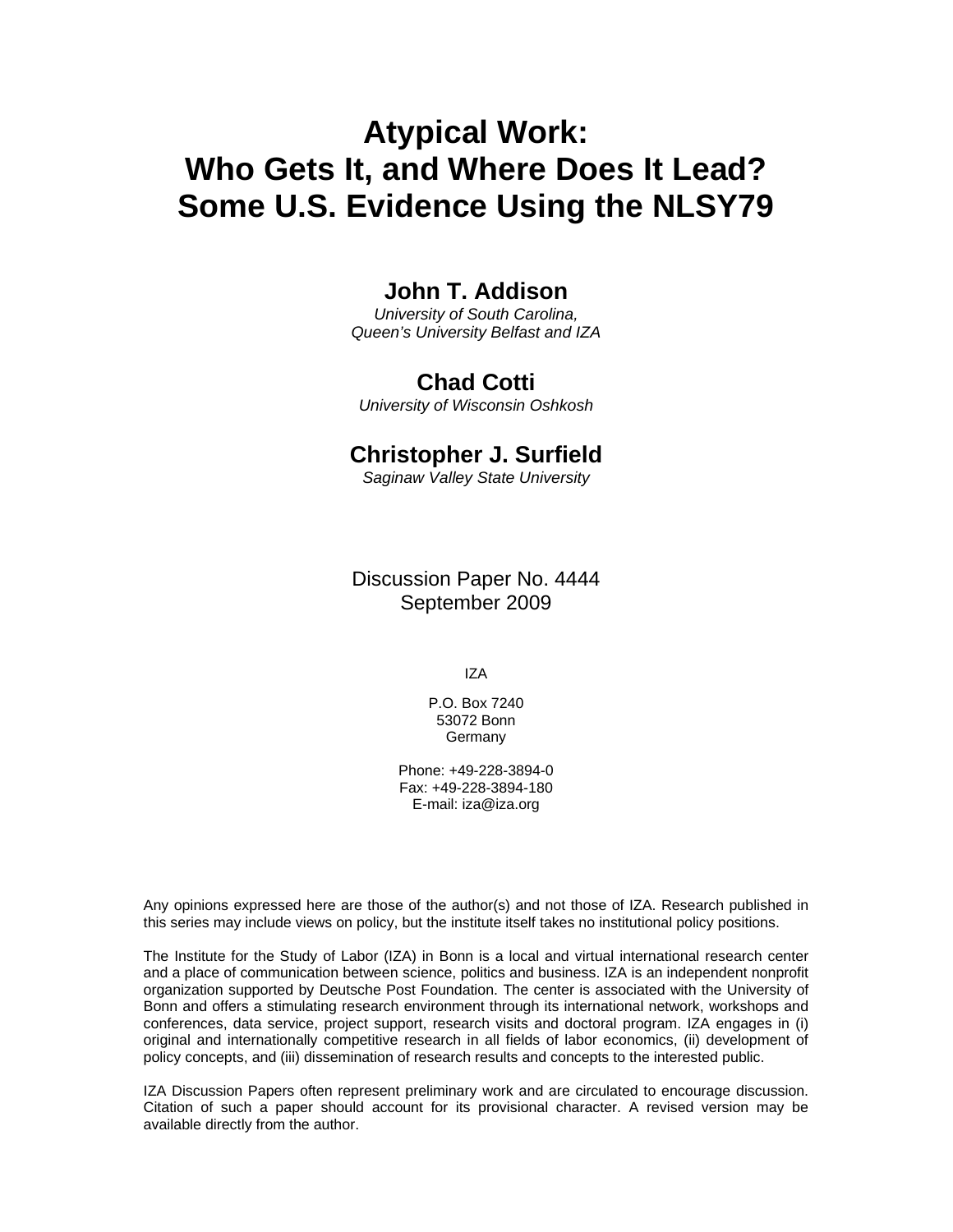IZA Discussion Paper No. 4444 September 2009

# **ABSTRACT**

## **Atypical Work: Who Gets It, and Where Does It Lead? Some U.S. Evidence Using the NLSY79**

Atypical work arrangements have long been criticized as offering more precarious and lower paid work than regular open-ended employment. In an important paper, Booth et al. (2002) were among the first to recognize that notwithstanding their potential deficiencies, such jobs also functioned as a stepping stone to permanent work. This conclusion proved prescient and has received increasing support in Europe. In the present note, we provide a parallel analysis to Booth et al. for the United States – somewhat of a missing link in the evolving empirical literature – and obtain not dissimilar similar findings for the category of temporary workers as do they for fixed-term contract workers.

JEL Classification: J30, J40, J63

Keywords: atypical work, temporary jobs, contracting/consulting work, regular open-ended employment, earnings development

Corresponding author:

John T. Addison Department of Economics Moore School of Business University of South Carolina 1705 College Street Columbia, SC 29208 USA E-mail: ecceaddi@moore.sc.edu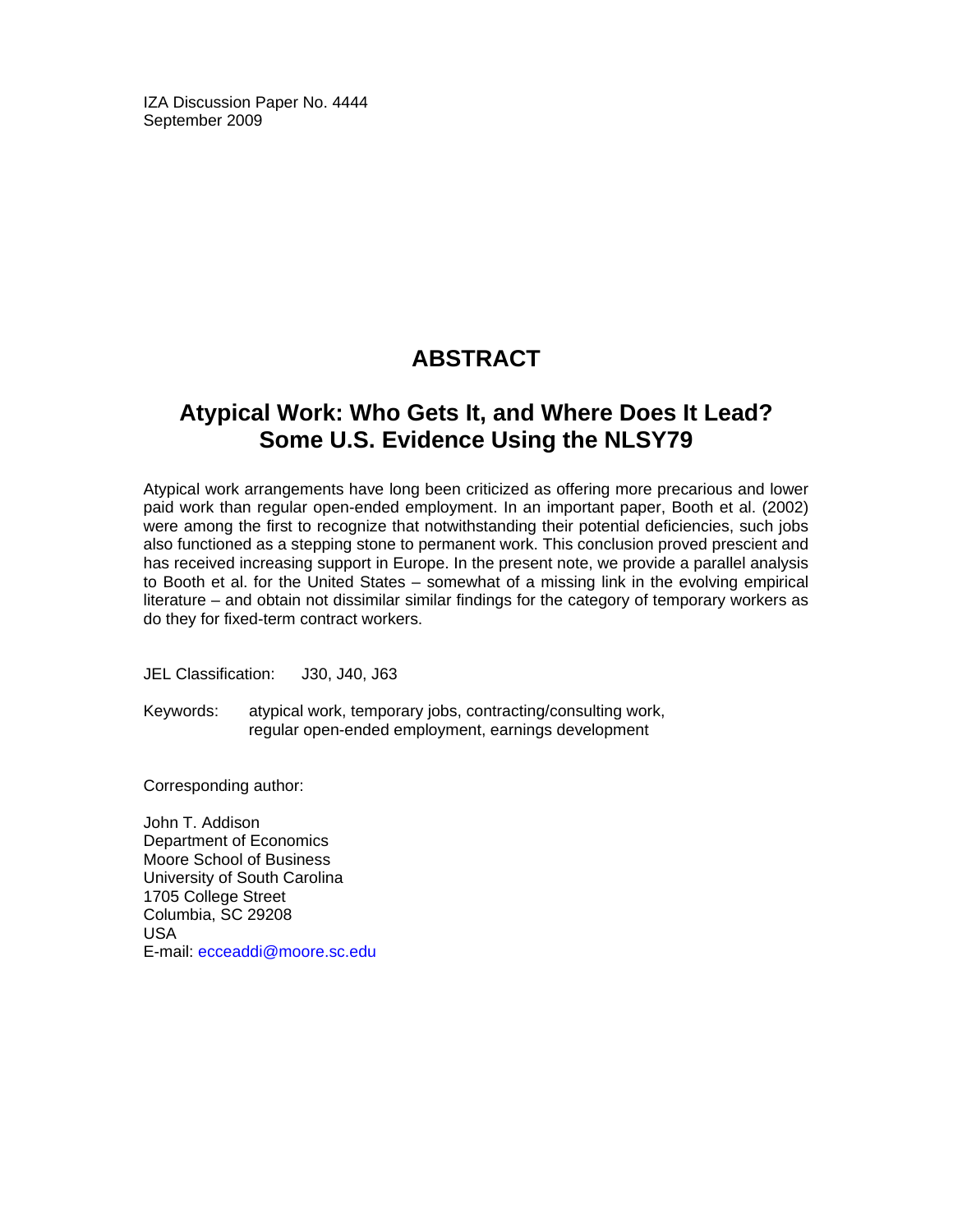#### **I. Introduction**

Atypical work, as its name implies, has often been looked upon with disfavour by economists in terms of the remuneration and career possibilities attaching to temporary work of this nature. Indeed, in their introduction to the *Economic Journal* symposium on temporary jobs, Booth, Dolado, and Frank (2002) summarize the thrust of the contributions as suggesting that the expansion of temporary jobs as a way of increasing labour market flexibility may be undesirable. Yet in analyzing the British evidence, Booth, Francesconi, and Frank (2002) while still concluding that temporary jobs are not desirable vis-à-vis open-ended employment temper this judgment with evidence that the main work form they examine – fixed-term contracts – does provide a stepping stone to regular employment and carries no long term wage disadvantage for women who start off their careers in fixed-term employment.

Since the symposium, the stepping-stones counter argument has if anything gathered force (e.g. Freier and Steiner, 2008; García-Pérez and Muñoz-Bullón. 2003; Ichino, Mealli and Nannicini, 2004, 2008; Kvasnika, 2008; Portugal and Varajão, 2009; Zijl, van den Berg, and Heyma, 2004). That said, the shifting evidence did not dissuade the EU from passing the long-delayed third and 'final' piece of atypical worker legislation in November 2008 covering temporary agency work.<sup>1</sup> Under Directive 2008/104/EC, the basic working conditions of temporary agency workers are for the duration of their assignment at the user undertaking to be at least equal to those that would obtain had they been recruited directly into that job by the undertaking (Official Journal, 2008). This equal treatment principle is to apply from the first day of an assignment unless otherwise amended on the basis of agreement between organized labour and capital (so that the qualifying period is 12 weeks in the case of the United Kingdom). $^2$ 

Something of a stand-out in the modern literature is the U.S. evidence, which is less developed than its European counterpart and mentioned only *en passant* in the symposium.<sup>3</sup> Yet we can use data from the National Longitudinal Survey of Youth, 1979 Cohort (NLSY79) to broadly replicate Booth, Francesconi, and Frank's (2002) wage and duration analysis (if not their evaluation of job satisfaction), and provide a useful point of contact between the two literatures regarding career prospects. We shall provide evidence on two categories of atypical workers: temporary workers, comprising temporary agency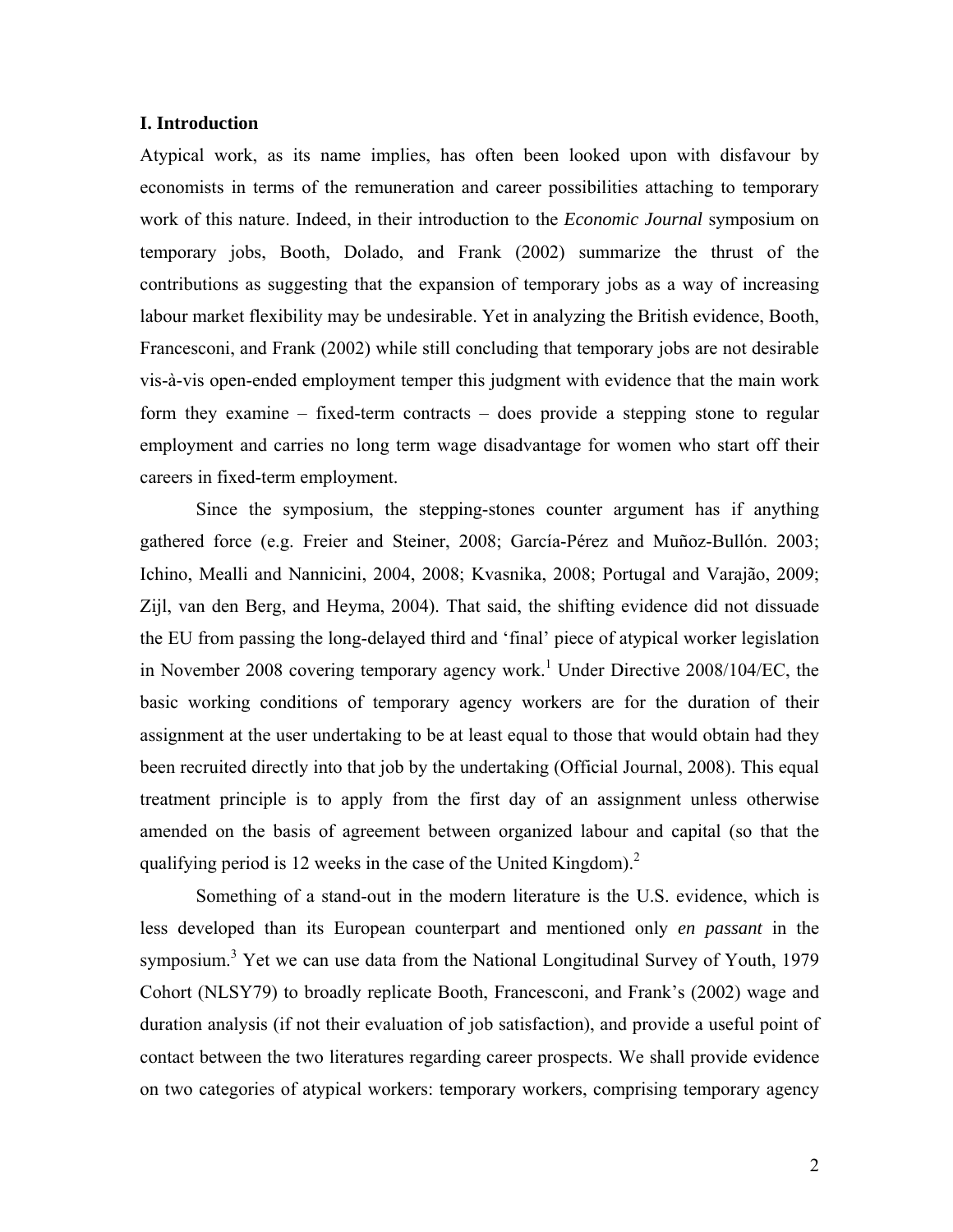workers and direct hire temps, and the composite group of contractors/consultants. Temporary workers merit special attention in the wake of the recent EU legislation while contractors/consultants are of interest because of their earning a wage premium. As we shall see, our results for the former category fairly closely accord with those of Booth, Francesconi, and Frank.

#### **II. Data**

The NLSY79 first began asking workers about their type of working arrangements in 1994. The 1994 survey also contains data on the current job as well as retrospective data on the last four jobs held up to then. The questions on working arrangement were thence continued biennially until the 1998 wave, at which point they were discontinued. (Note that we can recoup the working arrangements between these three waves from data contained in the respondents' work histories.) Using this information from the NLSY79, we extracted two datasets. The first uses information from the 1994, 1996 and 1998 surveys,<sup>4</sup> including their retrospective content, to construct the pathways and durations of jobs held by respondents from 1992 onwards. The second sample uses the 1993 to 1998 waves of the NLSY79 for the analysis of wage development.<sup>5</sup>

We can identify two principal forms of atypical work in the NLSY79: 'temporary' workers' and contractors/consultants. The former category comprises the separate categories of temporary agency workers and direct hire temporaries that we amalgamate on sample size grounds.<sup>6</sup> Information on contractors and consultants is not separated out in the survey and is therefore a composite grouping to begin with. Another potential group of atypical workers, termed 'other work types,' can be identified in the survey. Since members of this group are disproportionately self-employed individuals, the decision was taken to exclude them. (We note parenthetically that a wider array of atypical jobs is available in the other main data set available to U.S. researchers in this area: the Contingent and Alternative Employment Arrangement Supplement (CAEAS) to the Current Population Survey. Unfortunately use of this material is precluded because we can at best identify worker histories for eighteen months.)

Using the data for our first sample identified above, we are able to trace the pathways used by workers engaged in temporary work over interval, 1992-98. Using the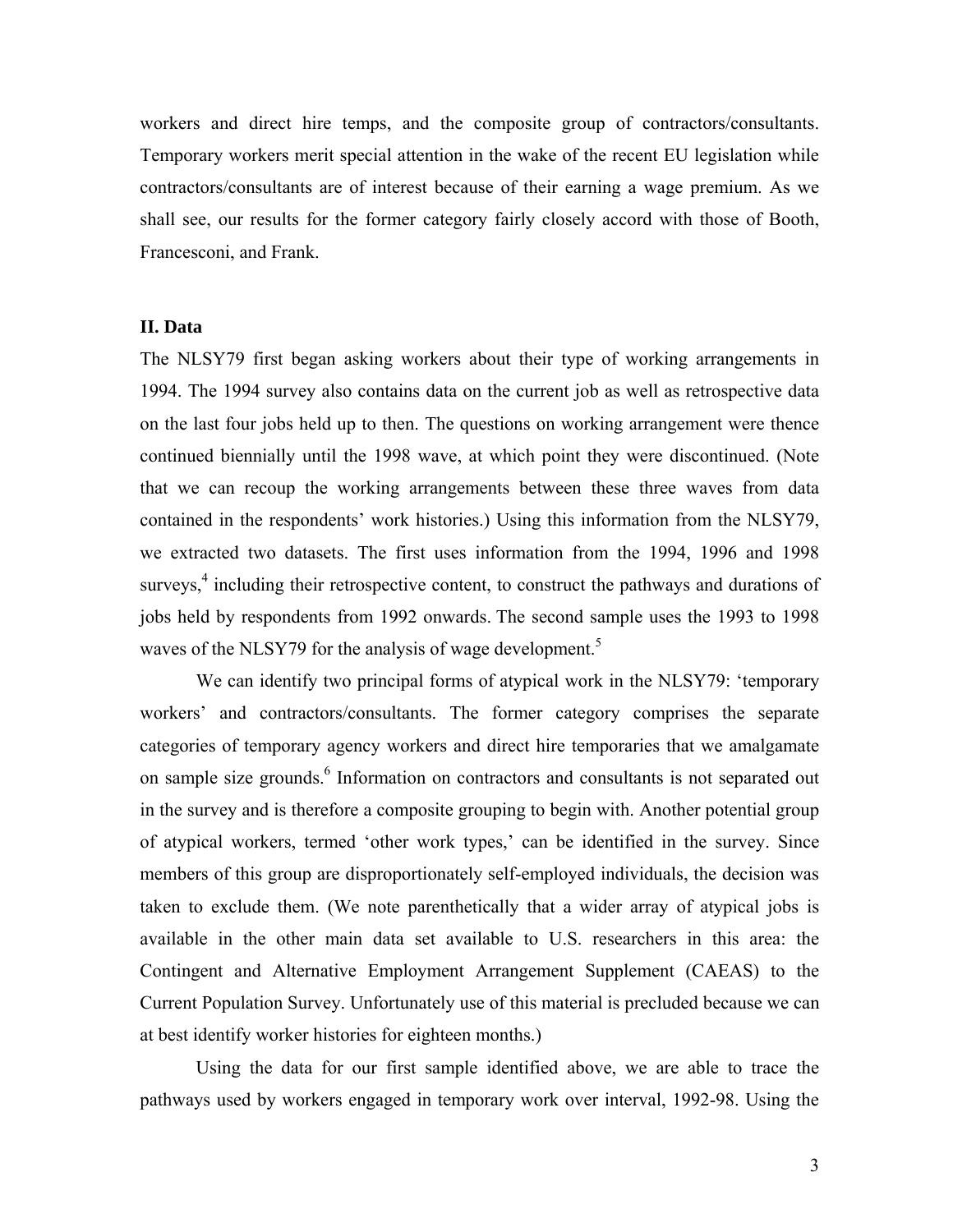three main surveys and their retrospective components, we can identify the sequence of jobs and the associated work arrangements held by workers over this not inconsiderable interval. This sequencing provides us with some guidance as to whether temporary employment serves as a potential stepping stone into regular employment and of the employee characteristics that underpin such transitions. For each job held by workers, we also identify its industrial and occupational affiliation, the size of the employment unit, and the status of the job as either part-time or full-time. We use the demographic and other characteristics (e.g. age, education, region, ethnicity, etc.) of the worker at the time of each NLSY interview (1994, 1996 and 1998) to estimate their potential impact on job transitions; while for those transitions that take place between waves we take the worker characteristics recorded in the earlier survey (i.e. for different jobs).

Our second sample allows us to estimate the medium-term implications of temporary and contract work employment on a worker's wages. Like Booth, Francesconi, and Frank, we are able to identify the total number of temporary and contracting jobs held by a worker over the sample period, 1993-98. But we also seek to improve upon this measure by recording the *number of years* spent in either type of atypical employment on the grounds that worker remuneration is more likely to be impacted by a prolonged period of time spent in an atypical job – and, in particular, temporary employment – rather than just the frequency of such jobs. The wage data pertain to the primary job held by a respondent at the time of each NLSY interview. Note further that we included those temporary or contracting jobs starting and ending between any two waves in our measure of the time spent in atypical work**.** For temporal consistency, the wages of such jobs were not used in our wage analysis.

 For both samples, we include information on the total amount of general labour market experience accrued by a worker since 1975 as a measure of accumulated (general) human capital and examine its implications for wage development and job transitions. We also constructed proxies for a worker's ability using the Armed Forces Qualification Test results reported in the 1981 NLSY. Specifically, proxies for a worker's mathematical, verbal, practical and scientific ability were constructed by using the test results for these general areas and then collecting the residuals obtained from the regression of scores on a vector of age and education dummies.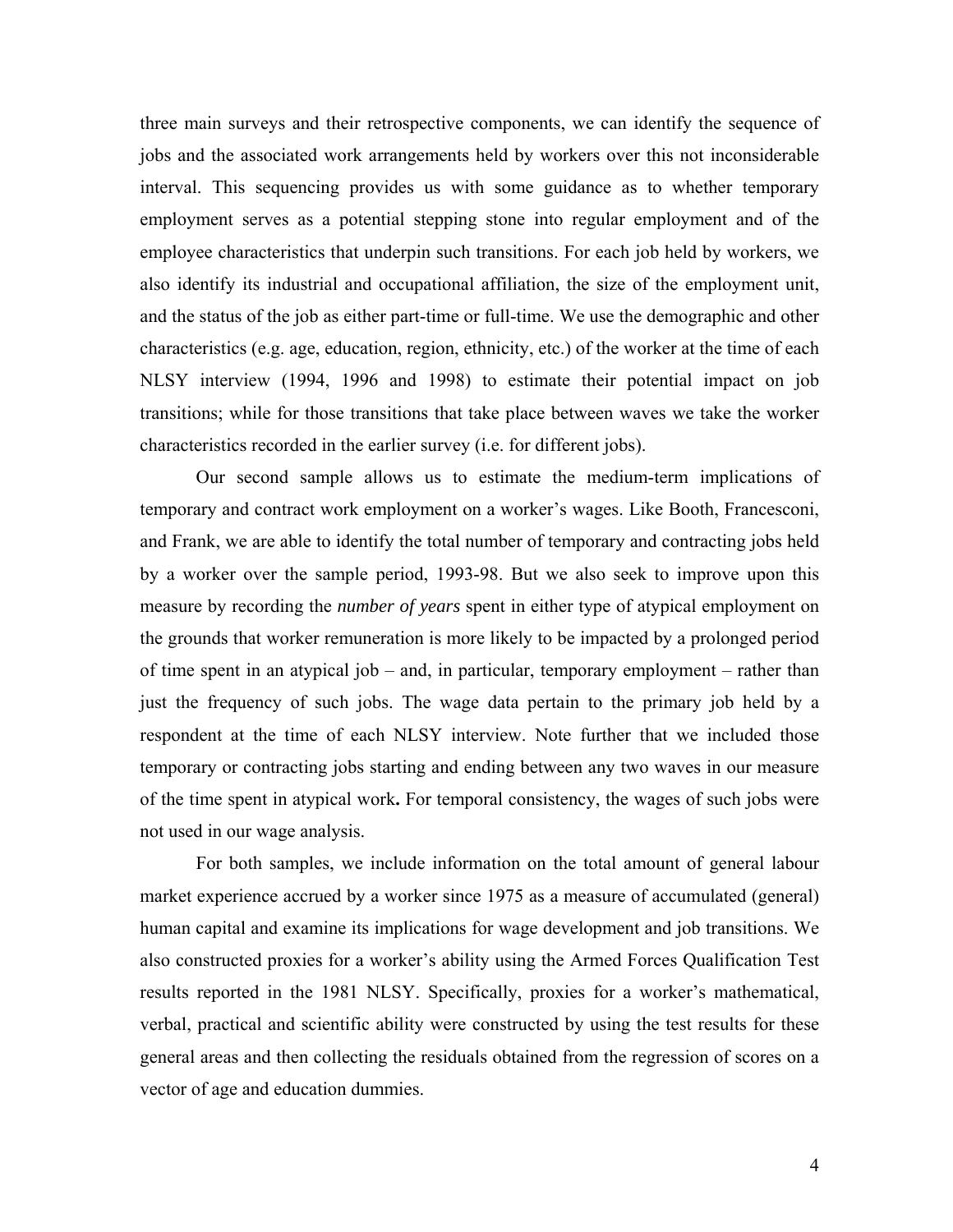Descriptive information on the remuneration and characteristics of our atypical workers is provided in Table 1. Slightly less than 13,500 jobs were recorded by the NLSY79 respondents over the period 1993-1998. From panel (a) of the table it can be seen that a little over 6 percent of all jobs held were temporary, whereas contracting or consulting positions were less than 2 percent of the total. The frequency of these two atypical work arrangements is slightly lower in our sample than for the U.S. workforce as a whole because of the older cohort of workers contained in the NLSY79 sample (see Cohany, 1998).

#### (Table 1 near here)

 Panel (b) of Table 1 presents information on the inflation-adjusted average hourly wages of the three groups, while panel (c) provides *t*-tests of the respective wage differences. Temporary workers appear to fare poorly relative to those employed in either regular work or contracting/consulting. The \$4.80 differential reported for the whole sample represents a 45 percent wage disparity between temporary and regular work, and captures the much greater earnings penalty applying in the case of men than women. All wage differences between temporary and regular workers (and contracting/consulting workers) are statistically significant. When we compare contracting/consulting workers with regular workers, however, the broad earnings picture is reversed, although only in the case of females is the now favourable earnings gap (of almost \$4) statistically significant.

#### (Table 2 near here)

Table 2 presents information on job durations (panel (a)) and job pathways (panel (b)) over the 1992 to 1998 waves of NLSY79 data, with data from the 2000 wave being used to update the former information. Kaplan-Meier estimates of both completed and incomplete durations of the various work arrangements reveal that fully fifty percent of temporary jobs are completed within six months for both males and females. The median duration for contracting/consulting work at 1.83 years (1.7 years for males and 1.9 years for females) was more than twice that of temporary employment. Open-ended jobs had a median duration of just under three years for both males and females. Only four (two) percent of male (female) temporary jobs lasted more than five years as compared with almost 40 percent in the case of regular jobs.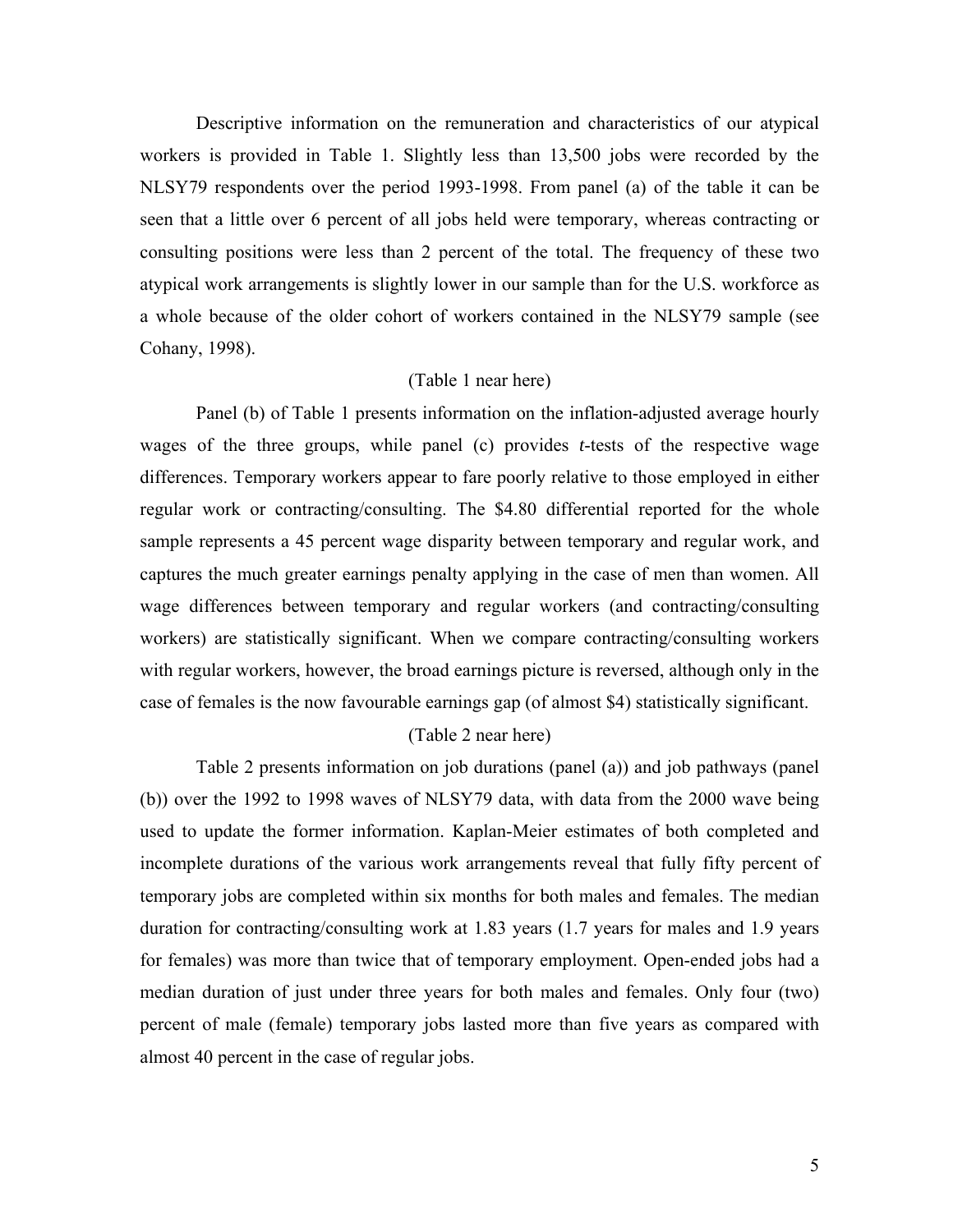As for the pathways, slightly more than one-half of temporary and contracting/consulting workers remained in the same work arrangement over the sample period. Unsurprisingly, of those who transitioned out of either atypical work arrangement, regular employment rather than another form of atypical work was the preferred path: 48 percent of the agency temps and 45 percent of contractors/consultants subsequently entered open-ended employment. The transition rates out of regular work show that this is a highly stable work arrangement: more that 96 percent of all those initially in regular employment either took another regular job or remained in the same job across all seven years of the sample period.

With these preliminaries behind us, what is the cet. par. evidence on transitions and wage development?

#### **III. Findings**

We have seen that the majority of atypical workers transition into permanent employment. But what type of workers are they? To address this issue, we specify a discrete time proportional hazard model in the manner of Booth, Francesconi, and Frank, linking transitions into open-ended employment to a number of individual attributes, including AFQT scores, and job specific characteristics. The model is estimated for temporary agency workers alone because small sample size prohibited estimation in the case of contractors/consultants. Although the covariates are not identical as between our two studies, the results make sense in general and are relatively consistent with the findings of the British study.

#### (Table 3 near here)

Thus, from Table 3, we see age – here a continuous rather than a categorical variable – is strongly negatively associated with transitions into open-ended employment and for both genders (whereas this is the case for males alone in Britain). The coefficient estimate for schooling – again a continuous rather than a categorical variable here – is positive throughout. That said, it is not statistically significant for females. Interestingly, black male temporary workers have a heightened probability of exiting into regular employment than their white counterparts whereas the opposite is true for Hispanics of both genders, even if this latter result is only marginally significant for females. The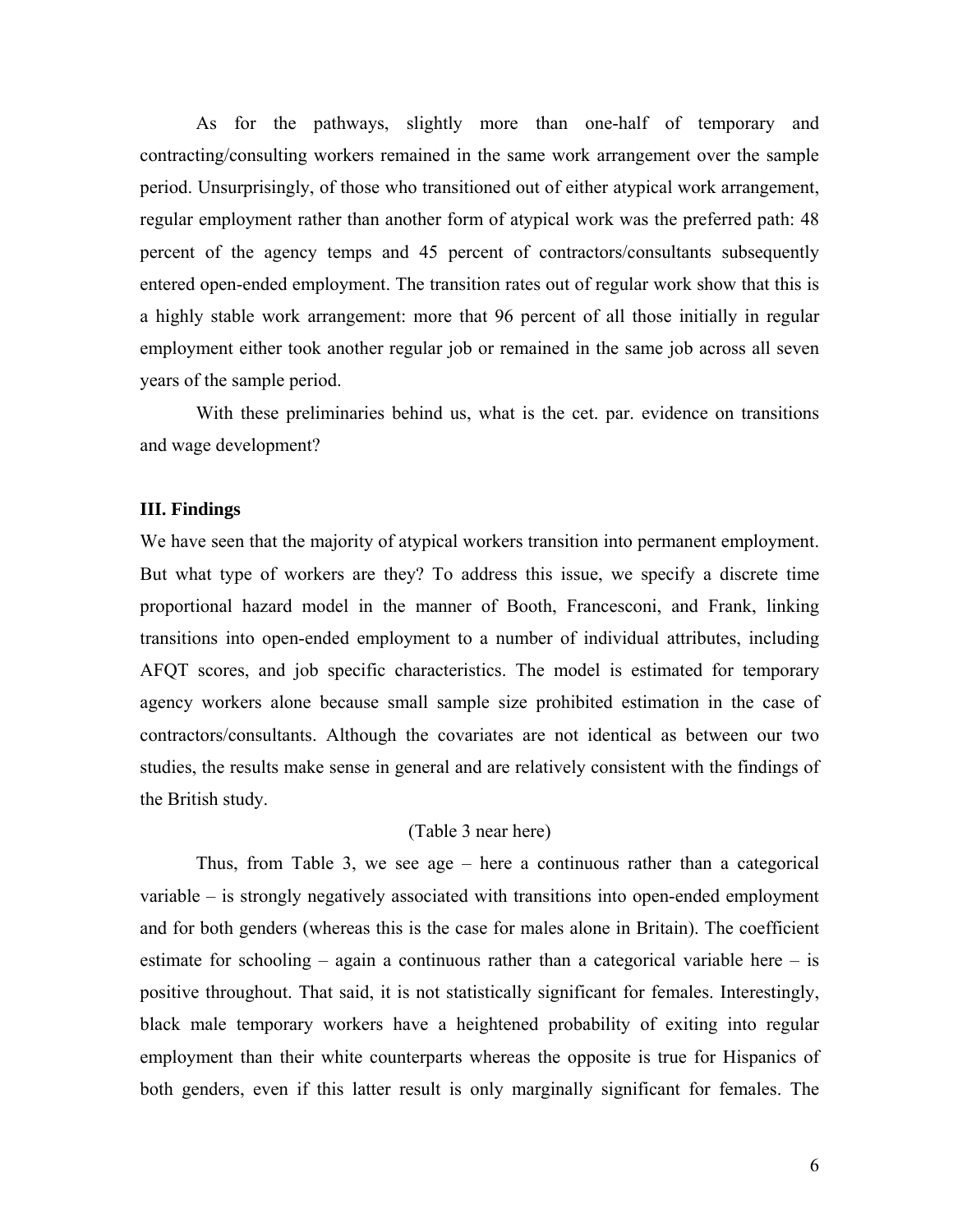incorporation of AFQT scores is somewhat disappointing. Although higher verbal ability improves the chances of exiting from temporary work into regular employment for females, this is not true for males for whom the coefficient estimate is negative albeit statistically insignificant. For its part, practical ability appears to detract from transitioning into regular employment for females. Unlike the British case, part-time status has no adverse effect on transition rates. Nor for that matter is employer size related to transitions into regular employment, which might suggest that it is not only large employers that use temporary employment as a screen. The contribution of industrial affiliation is statistically insignificant throughout with the one exception of the personal services sector. Males in this sector are less likely to transition into regular employment. Interestingly, Booth, Francesconi, and Frank obtain the same result for the 'protection and personal services' *occupation* in respect of casual (if not fixed-term) work. Finally, none of our occupational coefficients proved statistically significant.

To what extent do the large wage gaps between regular, open-ended employment and temporary work observed for males and females, but especially the former, reflect differential human capital endowments and the like. In Table 4 we report simple OLS regressions to measure the effects of such factors on log wages. Our regressors include those used earlier in modeling (temporary) worker transitions into regular employment. They are augmented in the manner of Booth Francsconi, and Frank, to include labour market experience. The authors measure experience as over the survey period; we measure it as time spent in employment since 1976, as this more accurately captures a workers true workforce experience, and, as a result, is a better reflection of how experience impacts wages. Following Booth et al., we also include linear and quadratic number of previous jobs held (i.e. the number of temporary jobs and the number of contracting/consulting jobs) as well as interactions between each and lifetime experience to determine whether the returns to experience differ by contract type.

#### (Table 4 near here)

Table 4 presents summary results of our wage regressions.<sup>7</sup> The basic result is that, after controlling for human capital, observed ability, and demographic, industrial and occupational differences, atypical work appears to have few adverse implications for female earnings over the 1993-98 interval, while unfavourably impacting males earnings.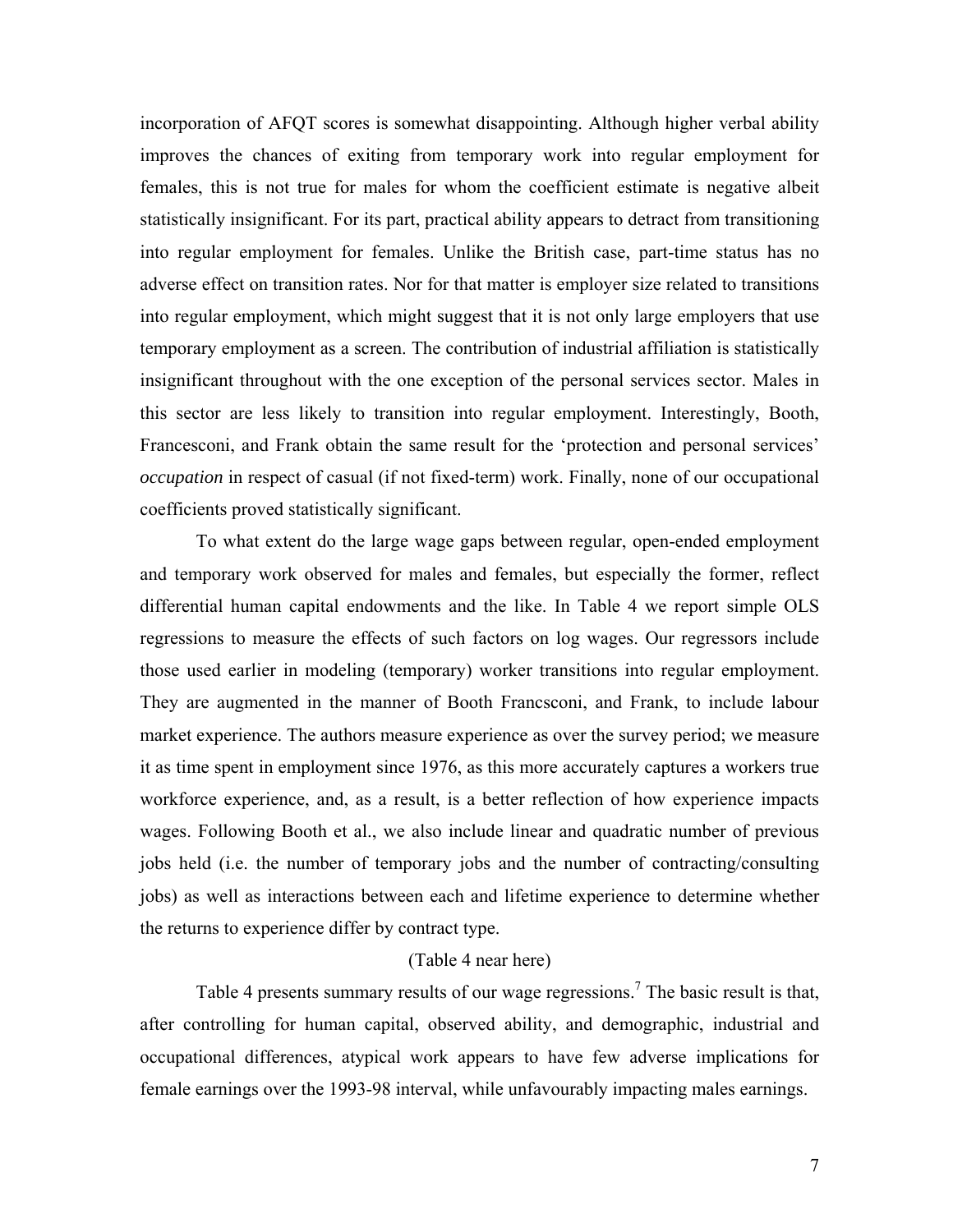Focusing on the separate findings for males and females, and beginning with the results in column (3) of the table, we see that each temporary job held by males serves to reduce wages, by very roughly twenty-one percent, when compared to those males who never held a temporary job. The coefficient estimate for the quadratic term suggests that this gap falls with the number of jobs taken over the five-year interval. Observe that the estimated cet. par. differential is around one-half that of the crude wage gap earlier reported in Table 1, suggesting that a good portion of the wage disadvantage for males in temporary employment can be attributable to other observed characteristics. There are seemingly modest differences between the wages of males employed in contracting/consulting work and those of their counterparts in regular employment. Finally, there is the general result that additional years of general labour market experience have positive implications for wages development: each year of additional lifetime experience increases earnings by approximately five percent.

 The results presented in the next column of the table look beyond the latter finding in providing estimates of any differential effect of atypical work on experience capital. Given the transitory nature of temporary jobs, it might not be unexpected to see a lesser return vis-à-vis open-ended employment. Although the coefficient estimates for the interaction terms are statistically insignificant, for male workers with one year of lifetime experience the implied penalty to one temporary job over the first six years of the career is approximately 25.1% falling to 16.4% with ten years experience. For male contracting/ consulting workers the corresponding values are a premium of 27.5% falling to a penalty of 4.1%. In the case of females a premium is implied for one atypical job over the first six years of a career, although as can be seen from column (5) of the table this declines for temporary and contracting/consulting workers with ten years of experience, and is actually reversed (i.e. becomes a penalty) in the case of temporaries.

 In focusing on the number of atypical jobs held by a worker to derive the above results, we are not accounting directly for the actual time spent in such work arrangements. As an extreme example, consider two workers one of whom takes a temporary job as a (certain) stepping stone into regular employment while the other spends the entire six-year period in the same temporary job. Both workers will record only one temporary job, but it seems unlikely that this would have the same effect on each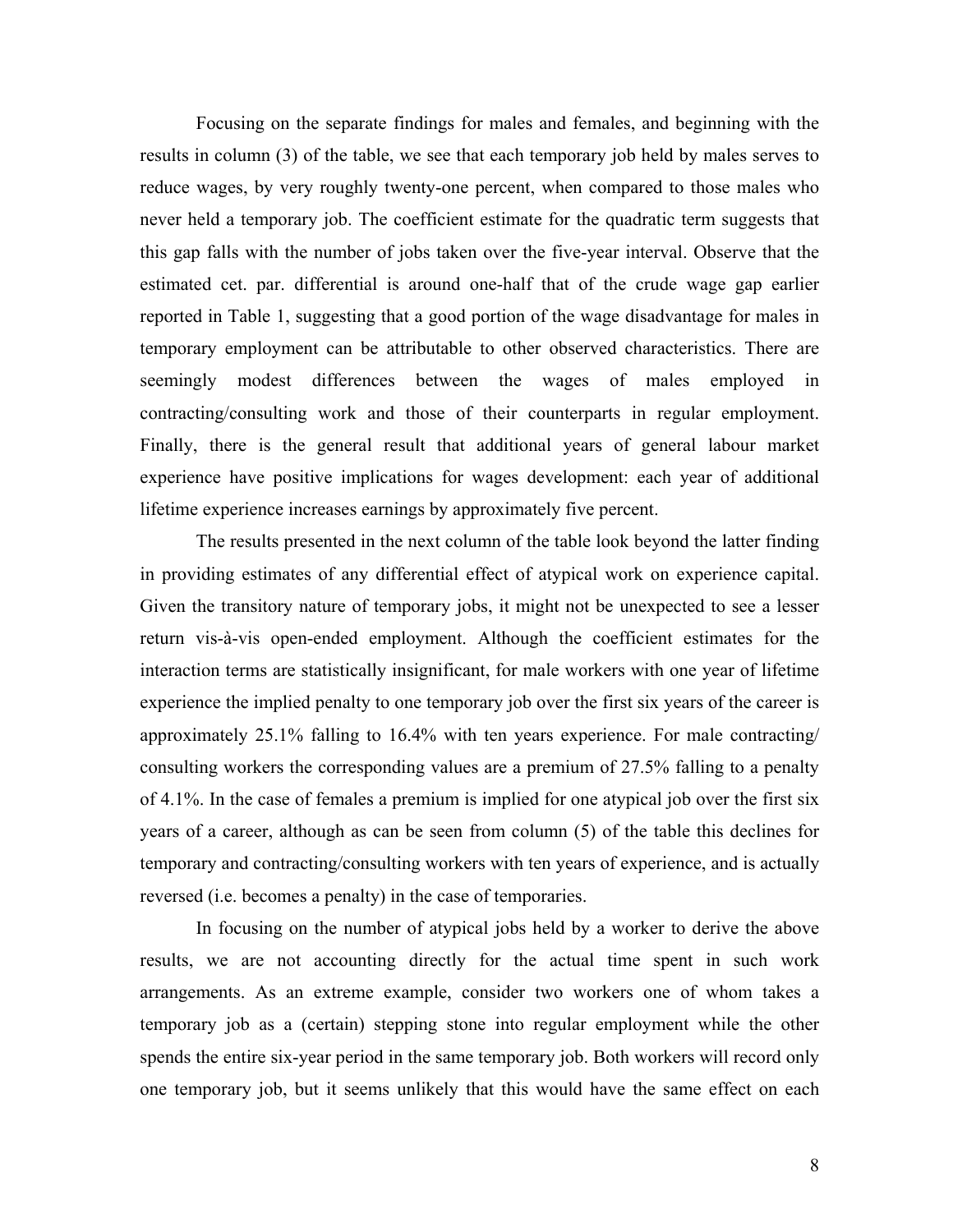worker's earnings. To investigate this issue, we further exploited the work diaries maintained by the NLSY79 respondents to derive a measure of the number of years spent in each type of atypical employment. We then substituted this measure for the number of jobs argument(s). Summary findings of our re-estimations are contained in Table 5.

#### (Table 5 near here)

As was the case in Table 4, spending time in temporary employment is more detrimental for males. The results obtained in the column (3) of Table 5 indicate that each year spent by a male in temporary work reduces his earnings by about 15%, although the coefficient estimate for the quadratic term again suggests that there is some mitigation of this wage penalty over the employment interval. For females, the results given in column (5) of the table indicate that temporary employment plays even less of a role than before in the determination of their earnings once other observed differences are taken into account. Focusing on the results in columns (4) and (6), however, we can see that the cost of working as a temporary worker for one year results in a continuing penalty for both genders. For males, the penalty is 23.8% after a year falling modestly to 17.1% after ten years. But for females the penalty is just 3.25% after one year and 0.95% after ten years. There is no such continuing penalty in the case of one year's employment in contracting/consulting job. For males there is actually a premium (of 24.7% after one year falling to 4.6% after ten years). For females there is even some suggestion of a penalty being transformed into a modest premium (from -14.4% after one year to 3.5% after ten years).

#### (Figures 1 and 2 near here)

The effects of different contract types on wages can be explored diagrammatically by describing wage paths for a number of career choices. Again using the coefficient estimates in Tables 4 and 5, we construct four such synthetic profiles for males and females. Profile 1 describes the case where the worker is employed in a permanent job throughput the sample period. Profile 2 (3) depicts a situation in which the worker holds a temporary (contracting/consulting) job in the first period, followed by employment in a permanent job therereafter. Finally, profile 4 is the case where the worker holds three temporary jobs before transitioning into permanent employment. These wage trajectories are reproduced in Figures 1 and 2, respectively.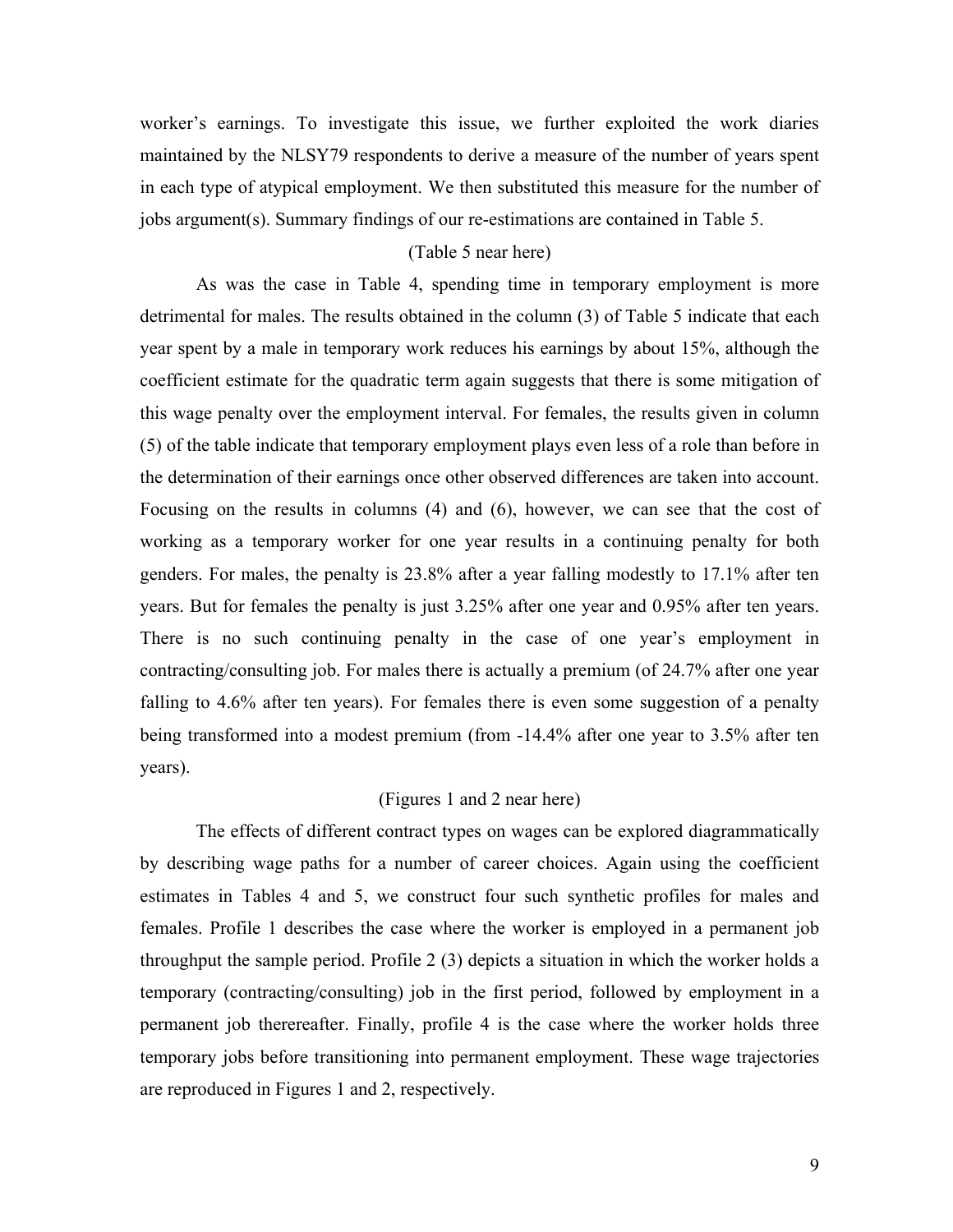Beginning with the specification based on the *number* of atypical jobs, it is apparent from Figure 1 that male contracting and consulting workers are a cut above the rest and conversely for their fellows in temporary jobs. That is, workers who take either one or three temporary jobs before transitioning into regular open-ended employment earn less and continue to earn less than their counterparts in continuous regular employment, the gap between them narrowing only very slowly over time. It is as if the number of temporary jobs directly proxies unobserved differences in ability. As far as male consulting/contracting jobs are concerned, no earnings benefit accrues to switching out of this type of atypical work into regular employment since the earnings gap favoring former contracting/consulting workers narrows through time although it certainly persists over the time frame considered in the figure.

The picture for women is somewhat different. Most obviously the structure is much less dispersed and the gaps between profiles less pronounced. Points of contact with the male trajectories are, first, that former contracting/consulting workers continue to earn the most, although the gap between them and regular workers narrows, and, second, that those with three temporary jobs before they transition into regular employment continue to earn distinctly less than regular workers and actually deteriorate relatively. The main difference, then, is that those with one temporary job who transition into regular employment seemingly earn more than ever-regular workers to begin with but are subsequently overtaken by them. That said, the earnings gaps in question are very modest. With the possible exception of profile 4 types, there is little to suggest in the female case that number of temporary jobs might proxy unobserved heterogeneity.

Figure 2 replaces the number of jobs measure with time spent in atypical jobs. The earnings profiles shown for males fairly closely follow those reported earlier in Figure 1. That is to say there is no indication that switching out of temporary work into regular work is associated with catch up, while the earnings advantage of former consulting/contracting workers is now subject to less erosion. As far as females are concerned, however, there is much stronger evidence of catch up in the wake of transitions from one or three temporary jobs into regular employment. And for this specification, those transitioning from contracting/consulting work display the sharpest earnings progression of all, albeit from the lowest starting point.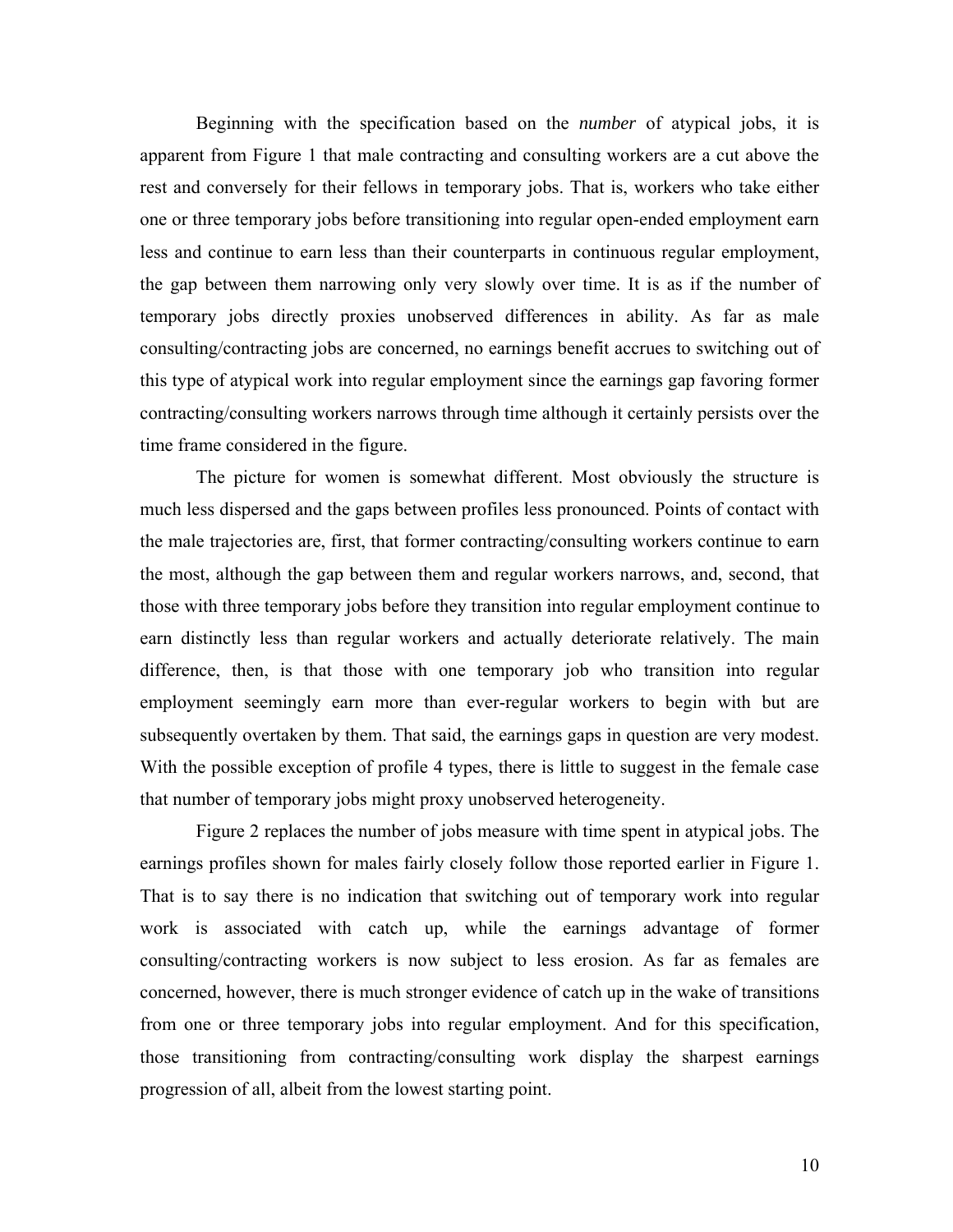#### **IV. Conclusions**

Reflecting data considerations, there has been rather less investigation of the nature and consequences of atypical work in the United States than in Europe. Of late, this imbalance has if anything grown. Partly for this reason, the extant U.S. evidence on the implications of atypical work for employment continuity and wages is also more polarized, with some observers continuing to characterize atypical work as providing dead end jobs with poor wages and prospects and others seeing them more as stepping stones to permanent or at least regular employment. The caveat is that some atypical jobs in the United States have always been regarded as paying well, even offering a premium over regular, open-ended employment.

In this note, we have sought to offer a fresh view of the U.S. evidence by examining job transitions and wage development for two atypical jobs at either end of the wage continuum: temporary workers, comprising agency and direct hire temps, and consulting/contracting workers. In this endeavour we have drawn directly on Booth, Francesconi, and Frank's (2002) important study of workers on fixed-term contracts and those in casual and seasonal jobs, published as part of an *EJ* symposium on temporary work in Europe. Although we are unable to investigate the job satisfaction enjoyed by temporary workers or examine their training opportunities as do these authors, we can broadly replicate their treatment of the effects of temporary work on career prospects subject to the limitations of the U.S. data.

 And we report a real measure of support for Booth, Francsconi, and Frank with respect to our (different) category of temporary workers, while at the same time confirming past research on the more privileged position of contracting/consulting workers. That is to say, on the negative side we find that male temps suffer a material cet. par. wage disadvantage that persists with only very slight sign of narrowing after the transition into regular work More positively, the situation confronting female temporary workers is much brighter, also in line with Booth, Francesconi, and Frank, at least for our preferred measure of time spent in atypical work. The difference in our case is that there is less evidence of a wage penalty to begin with.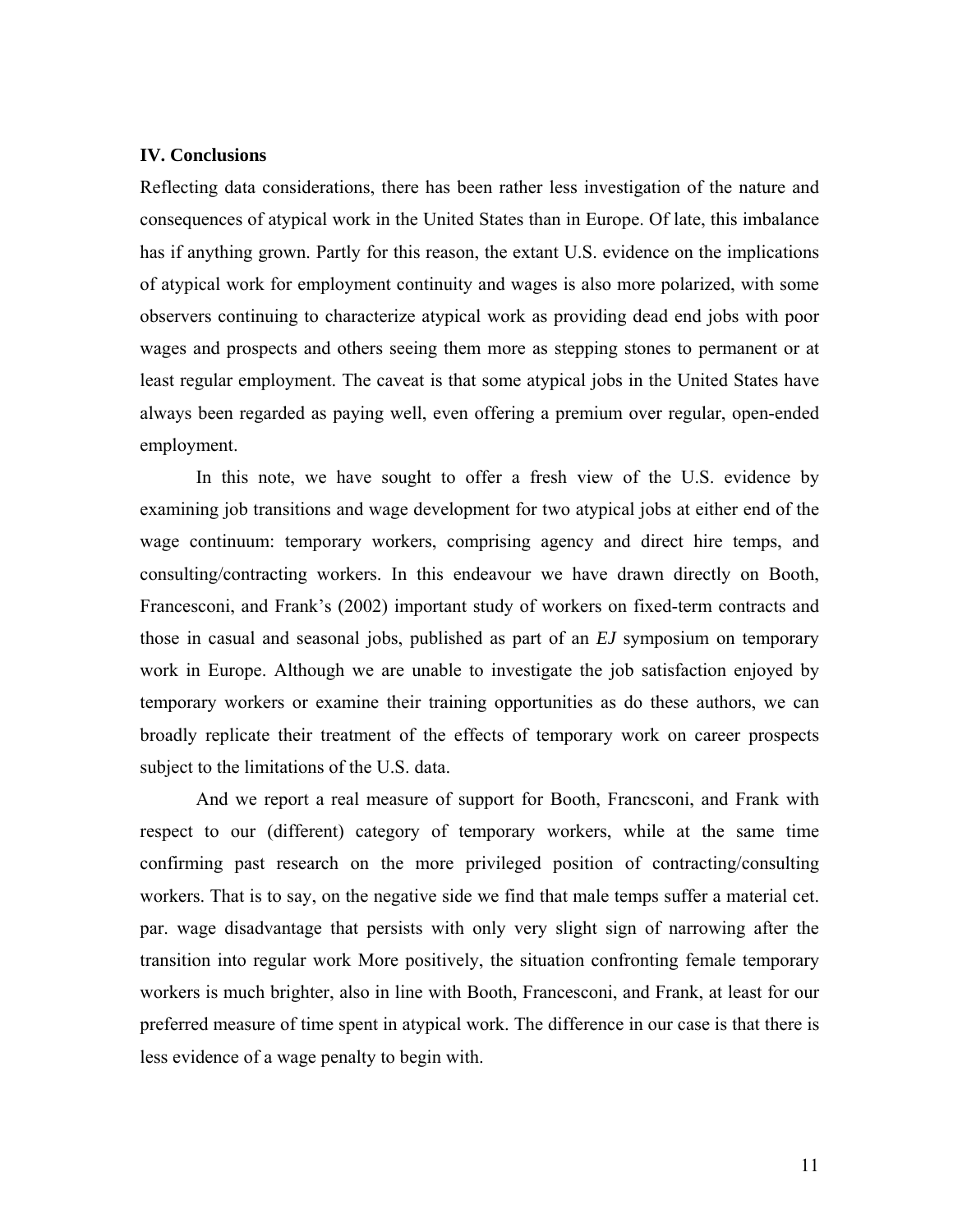At a descriptive level, temporary jobs are indeed stepping stones to regular employment. But unobserved differences in worker quality seemingly lie behind the finding that males who enter regular employment after one or more spells of temporary work close the gap at a glacial rate. For females on the other hand any earnings gap associated with taking temporary jobs before entering regular employment is modest to begin with and narrows over time. There is only the slenderest of evidence pointing to unobserved quality differences between females in atypical employment and their counterparts in regular employment.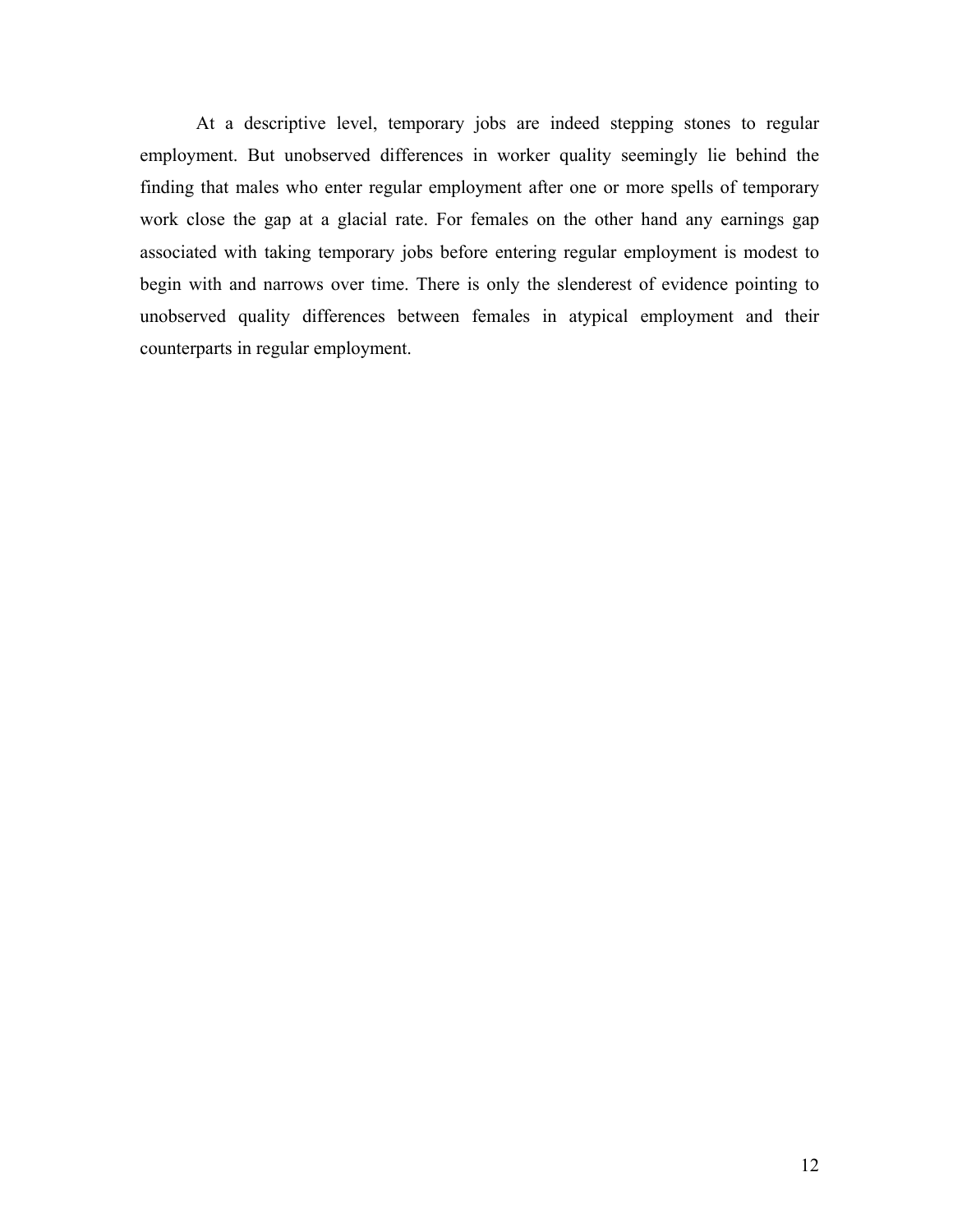#### **Footnotes**

1. Atypical worker directives dealing with part-timers, fixed-term contract workers, and agency temps were first mooted in the early 1980s but draft legislation covering the first two groups was not enacted into law until in the late 1990s (see Official Journal, 1998, 1999, respectively). Legislation on agency workers has proved altogether more controversial given the diversity of law and custom practice within the EU. Thus, for example, the present legislation was first proposed by the Commission in 2002. Final passage of the draft legislation some six years later hinged on a mix of external and internal concessions. The former included British opt-outs on yet more controversial legislation in the form of the ultimately abortive working hours' directive. Among the internal concessions, apart from the derogation noted in the text, was the exemption from equal treatment in respect of pay where agency temps having a permanent employment contract with their agency continued to be paid between assignments.

2. By the same token, member states are to review existing restrictions or prohibitions of the use of temporary agency workers – presumably including limits on the sectors or special situations in which temporary agency workers can be used or on the maximum duration of assignments – in order to verify that they are justified on grounds of health and safety 'or the need to ensure that the labour market functions properly and abuses are prevented.' Note that these provisions, however, do not cover national requirements on the registration, licensing, certification, financial guarantees or monitoring of temporary work agencies.

3. But for a review of the U.S. atypical worker wage literature, see Addison and Surfield (2007).

4. In addition, data from the 2000 wave is used to update the durations of jobs held by respondents in 1998; see Table 2.

5. For our second sample, we do not go back further than 1993 given the progressive loss of data on *both* pay and work type prior to this wave of the NLSY79. We can go a little further back in the case of out first sample because we are not concerned with wage data but only jobs.

6. See Addison and Surfield (2009) on the efficacy of this aggregation.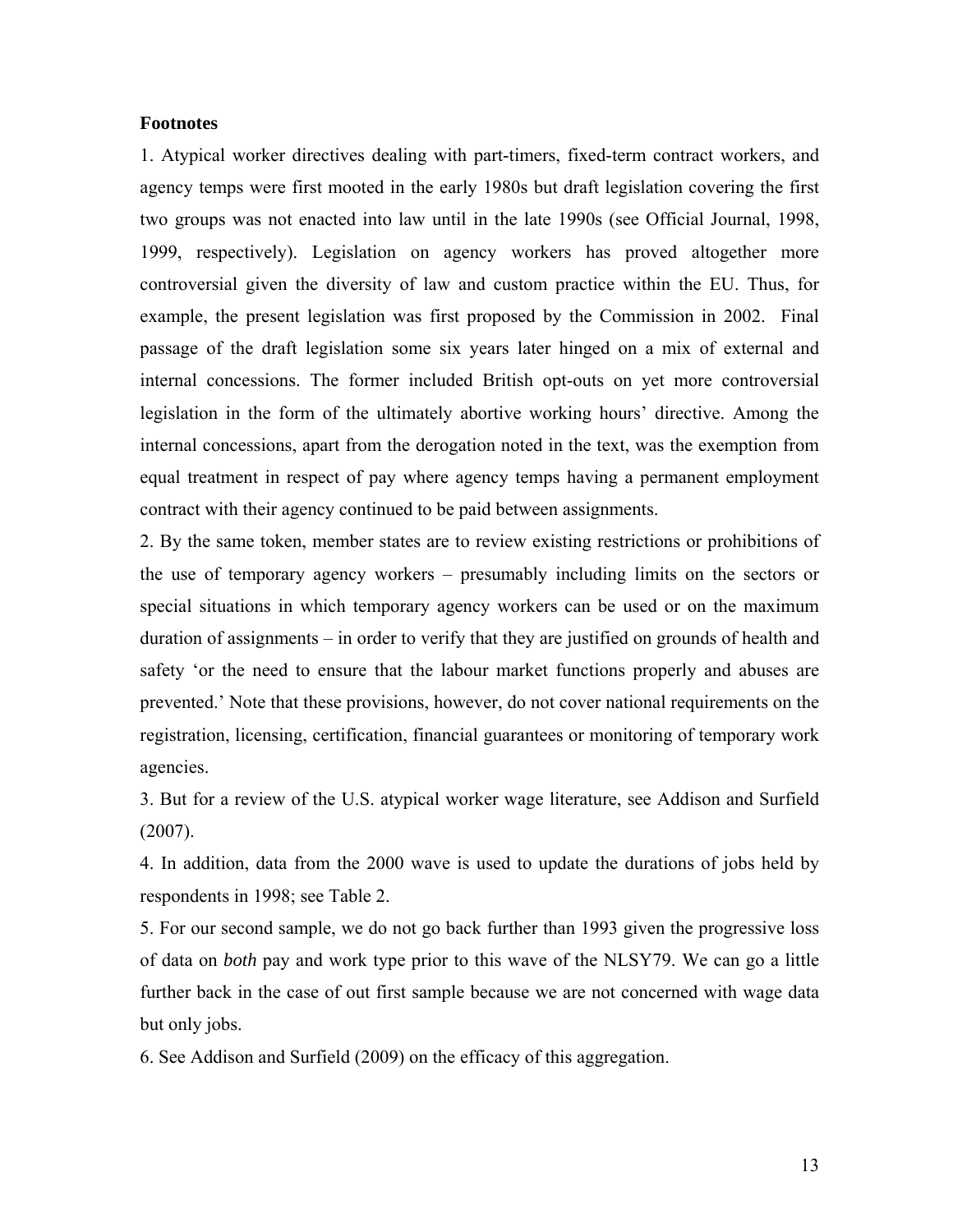7. A number of regressors in our wage equation are likely to be correlated with unobserved individual and job-specific characteristics. Unfortunately, given insufficient variation in the number of jobs held by respondents, we were unable to fully instrument for potentially endogenous variables in the manner of Booth, Francesconi, and Frank (see their IV/GLS estimates in Table 6). We understand that this is a limitation of this part of the analysis, but feel that the estimates provided are still highly informative.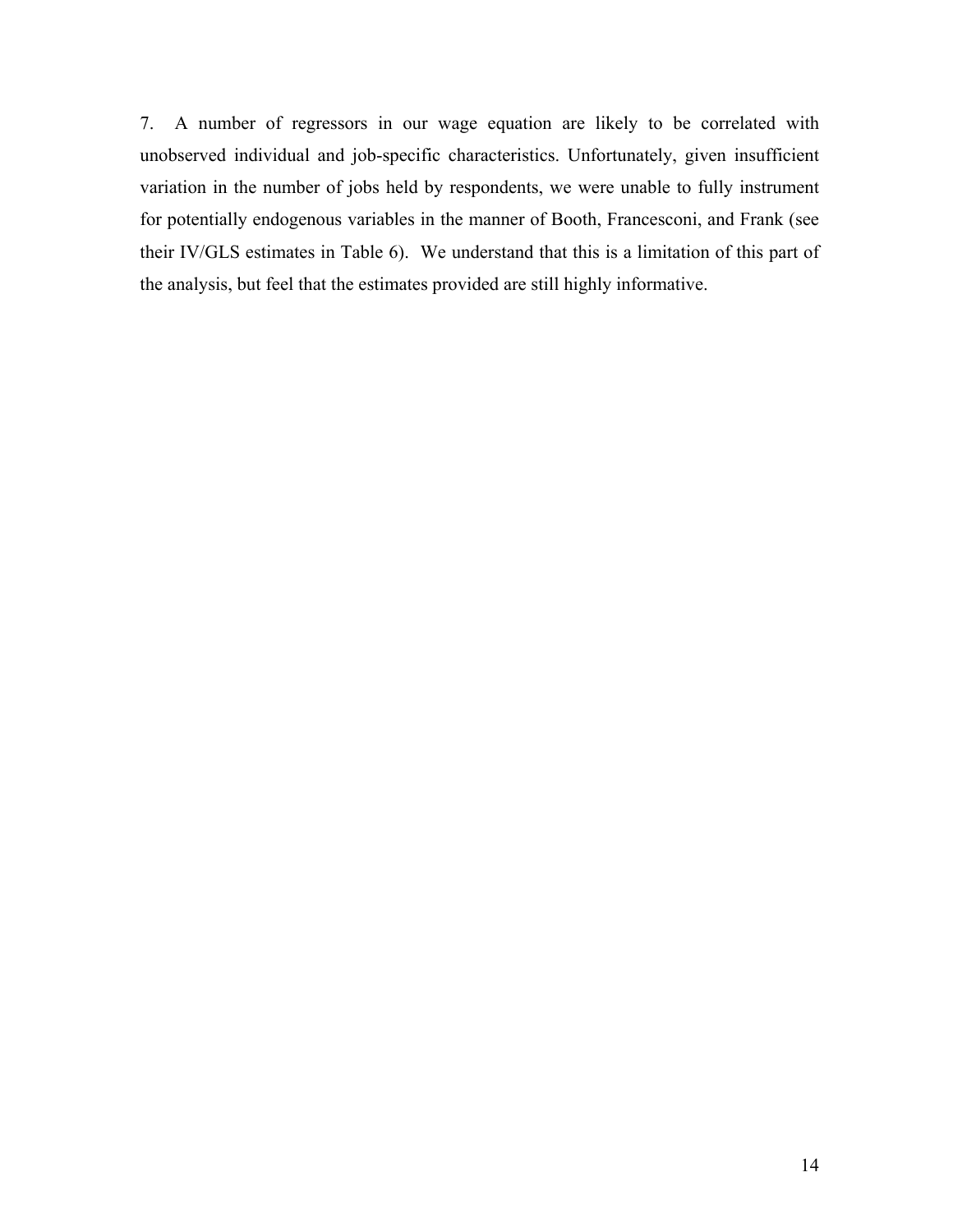#### **References**

Addison, John T. and Christopher J. Surfield. 2009. "Atypical Work and Employment Continuity." *Industrial Relations* 48 (October): 655-683.

Addison, John T. and Christopher J. Surfield. 2007. "Atypical Work and Pay." *Southern Economic Journal* 73 (April): 1038-1065.

Booth, Alison L., Juan J. Dolado, and Jeff Frank. 2002. "Symposium on Temporary Work Introduction." *Economic Journal* 112 (June): F181-F188.

Booth, Alison L., Marco Francesconi, and Jeff Frank. 2002. *Economic Journal* 112 (June): F189-F213.

Cohany, Sharon R. 1998. "Workers in Alternative Work Arrangements: A Second Look." *Monthly Labor Review* 121 (November): 3-21.

Official Journal. 1998. "Council Directive 97/81/EC of 15 December 1997 concerning the Framework Agreement on part-time work concluded by UNICE, CEEP and the ETUC." *Official Journal of the European Communities* OJ L 14 of 20.1.1998, pp. 9-14.

Official Journal. 1999. "Council Directive 97/70/EC of 28 June 1999 concerning the framework agreement on fixed-term work concluded by ETUC, UNICE and CEEP." *Official Journal of the European Communities* OJ L 175 of 10.7.1999, pp. 43-48.

Official Journal. 2008. Directive 2008/104/EC of the European Parliament and of the Council of 19 November 2008 on temporary work. *Official Journal of the European Communities* L327 of 5.12.2008, pp. 9-14.

Kvasnika, Michael. 2008. "Does Temporary Help Work Provide a Stepping Stone to Regular Employment?" NBER Working Paper No. 13843. Cambridge, MA: National Bureau of Economic Research.

Freier, Ronny and Viktor Steiner. "Marginal Employment': Stepping Stone or Dead End? Evaluating the German Experience." *Zeitschrift für ArbeitsmarktForschung* (2/3): 223- 243.

García-Pérez, J. Ignacio and Fernando Muñoz-Bullón. 2003. "The Nineties in Spain: Too Much Flexibility in the Youth Labour Market." Working Paper No. 03-03 (02), Business Economics Series. Madrid: Universidad Carlos IIII de Madrid

Ichino, Andrea, Fabrizzia Mealli, and Tommaso Nannicini. 2004. "Temporary Work Agencies in Italy: A Springboard Towards Permanent Employment? Unpublished Paper, European University Institute.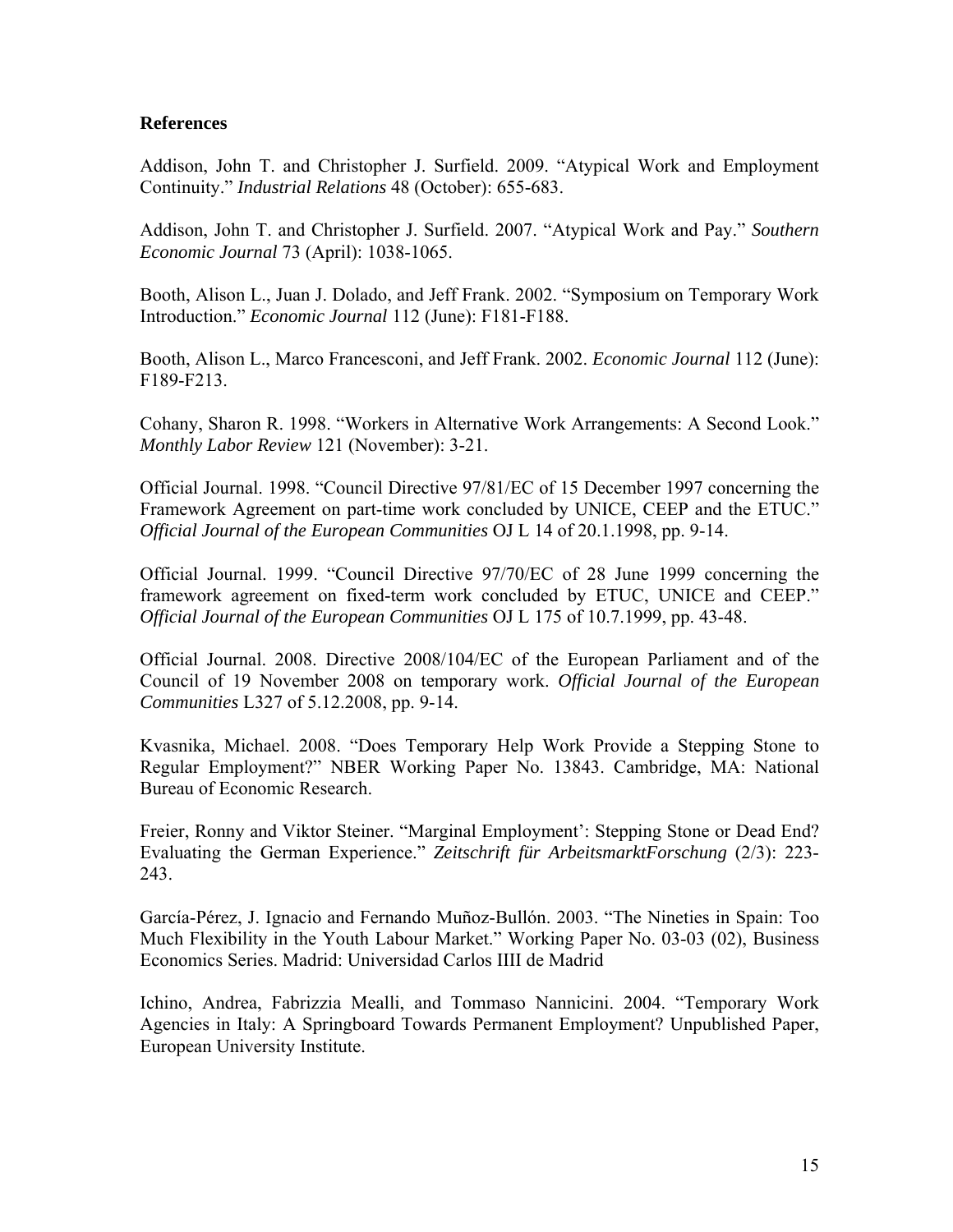Ichino, Andrea, Fabrizzia Mealli, and Tommaso Nannicini. 2008." From Temporary Help Jobs to Permanent Employment: What Can We Learn from Matching Estimators and Their Sensitivity? *Journal of Applied Econometrics* 23 (3): 305-327.

Portugal, Pedro and José Varajão. 2009. "Why Do Firms Use Fixed-Term Contracts?" IZA Discussion Paper No. 4380. Bonn: Institute for the Study of Labor (Forthcoming in *Journal of Labor Economics).*

Zijl, Marloes, Gerard J. van den Berg, and Arjan Heyma. 2004. "Stepping Stones for the Unemployed: The Effect of Temporary Jobs on the Duration until Regular Work." IZA Discussion Paper No. 1241. Bonn: Institute for the Study of Labor (Forthcoming in *Journal of Population Economics*).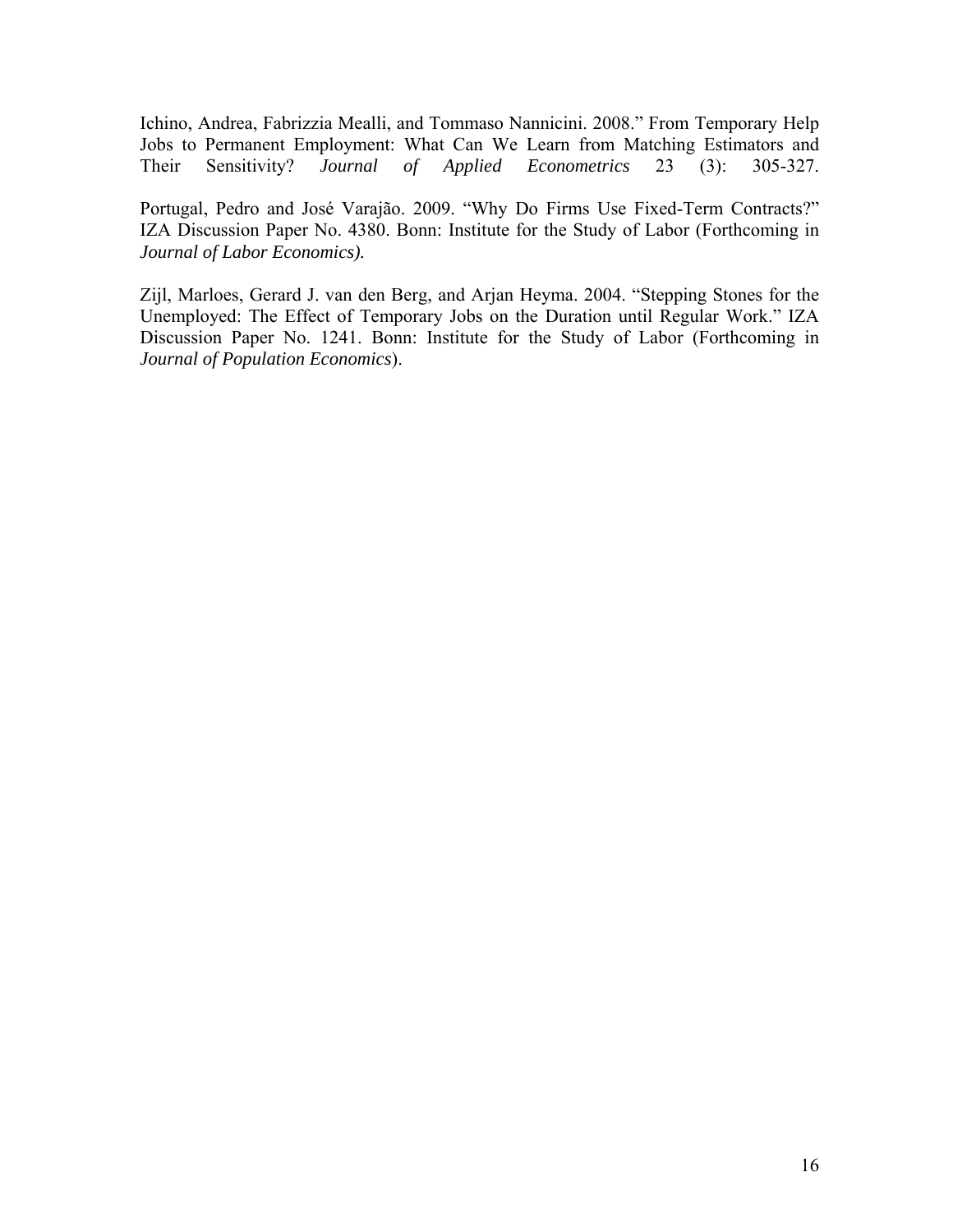|                                    | Whole Sample | Males      | Females    |
|------------------------------------|--------------|------------|------------|
| (a) Atypical Work $[\%]$           |              |            |            |
| <b>Temporary Workers</b>           | 6.17%        | 5.69%      | 6.68%      |
| Contractors/Consultants            | 1.79%        | 2.17%      | 1.39%      |
| N                                  | 13,420       | 6,851      | 6,569      |
| (b) Hourly Wages $[$]$             |              |            |            |
| Regular Workers (RW)               | 10.79        | 12.82      | 8.59       |
| Temporary Workers (TW)             | 5.96         | 6.38       | 5.61       |
| Contractors/Consultants (C/C)13.36 |              | 13.77      | 12.54      |
| (c) Wage Differences               |              |            |            |
| $RW-TW$                            | $4.82***$    | $6.44**$   | 2.98***    |
|                                    | (2.78)       | (1.98)     | (3.18)     |
| $RW - C/C$                         | $-2.57$      | $-0.95$    | $03.95**$  |
|                                    | (1.36)       | (0.29)     | (2.32)     |
| $TW - C/C$                         | $-7.40***$   | $-7.40***$ | $-6.93***$ |
|                                    | (7.58)       | (5.16)     | (4.74)     |
|                                    |              |            |            |

Table 1 *Distribution of Temporary and Contracting/Consulting Work and Mean Hourly Wages by Type of Contract and Gender (wages in constant 1982-84 dollars)* 

*Source*: NLSY79, 1993-98.

*Notes*: Wages are expressed in constant 1982-84 dollars. Absolute values of the *t*-test of the wage differences are in parentheses; \*\*\*, \*\* indicating that the difference is statistically significant at the 0.01 and 0.05 levels, respectively.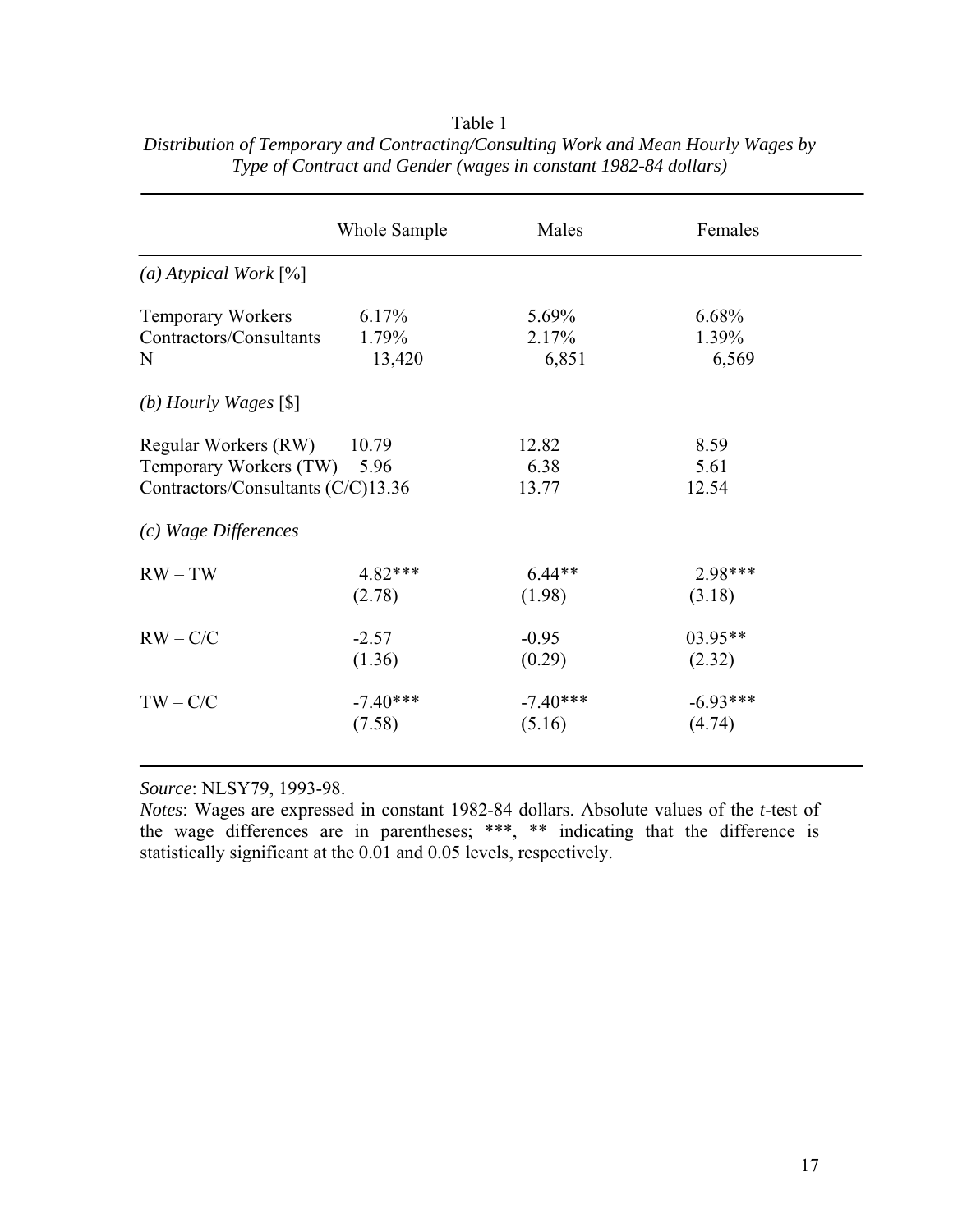## *(a) Employment Duration, by Work Arrangement*

|                                           | Regular Workers | Temporary Workers Contractors/Consultants |                |  |  |
|-------------------------------------------|-----------------|-------------------------------------------|----------------|--|--|
| Average, in years<br>(standard deviation) | 5.04<br>(5.43)  | 1.18<br>(1.68)                            | 2.60<br>(2.51) |  |  |
| Median, in years                          | 2.96            | 0.60                                      | 1.83           |  |  |

#### *(b) Transition Rates, by Work Arrangement*

#### *Next or Ending Work Arrangement*

| <b>Initial Arrangement</b> | Regular Work    |              | Temporary Work Contracting/Consulting |
|----------------------------|-----------------|--------------|---------------------------------------|
| Regular Work               | 11,918 (96.49%) | 340 (2.75%)  | $94(0.76\%)$                          |
| Temporary Work             | 399 (48.19%)    | 421 (50.85%) | 8(0.87%)                              |
| Contracting/Consulting     | $108(45.00\%)$  | $8(3.33\%)$  | 124(51.67%)                           |
| N                          | 12,425 (92.59%) | 769 (5.73%)  | $226(1.68\%)$                         |

*Source*: NLSY79, 1992-98.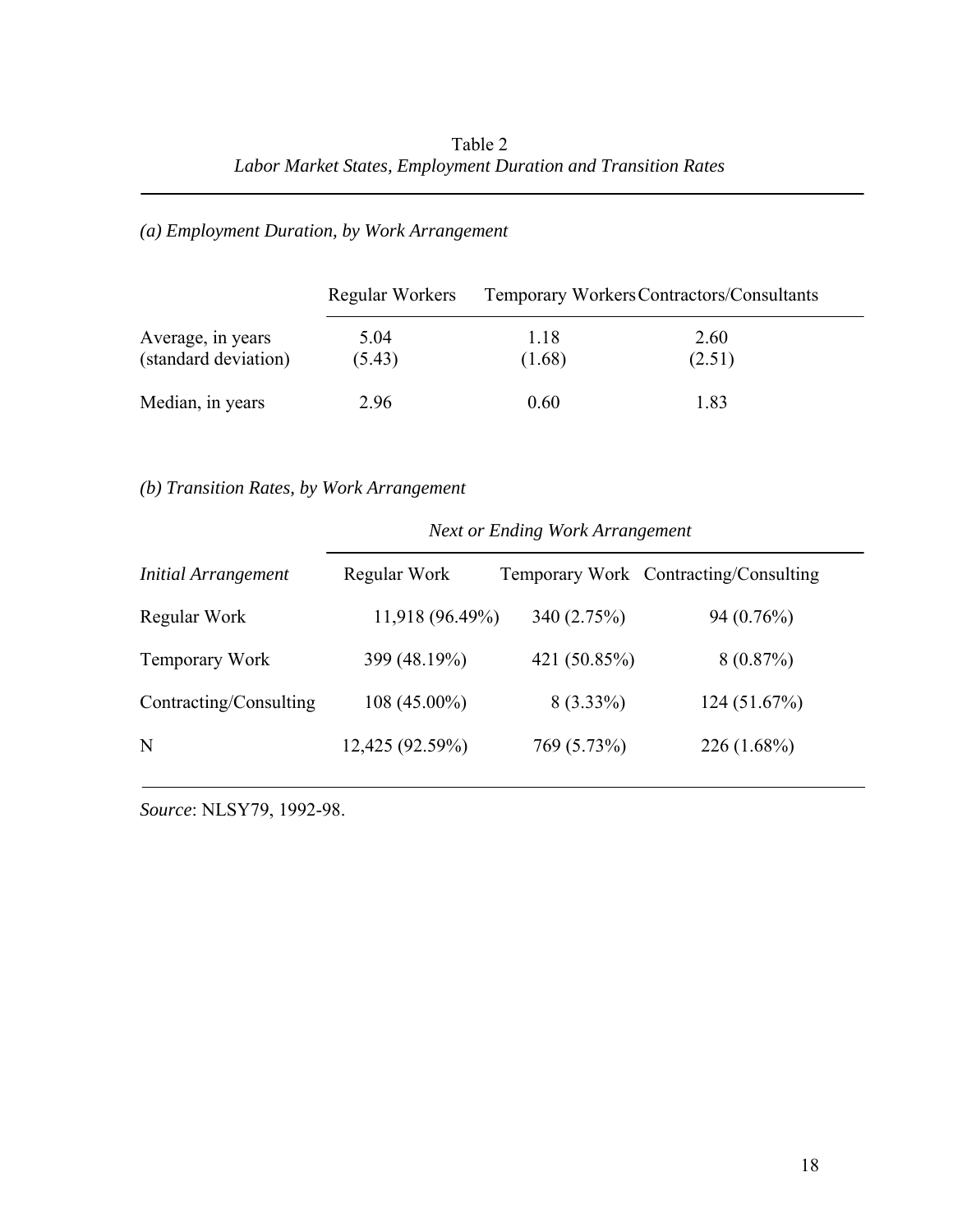## Table 3

|                                   | Men          | Transition from Temporary to Regular Employment<br>Women |
|-----------------------------------|--------------|----------------------------------------------------------|
| Variables                         | (1)          | (3)                                                      |
|                                   |              |                                                          |
| <b>Individual Characteristics</b> |              |                                                          |
| Age                               | $-0.328***$  | $-0.279***$                                              |
|                                   | (0.0512)     | (0.0390)                                                 |
| Education                         | $0.105*$     | 0.0188                                                   |
|                                   | (0.0582)     | (0.0622)                                                 |
| <b>Black</b>                      | $0.700**$    | 0.228                                                    |
|                                   | (0.310)      | (0.266)                                                  |
| Hispanic                          | $-0.428$     | $-0.589*$                                                |
|                                   | (0.360)      | (0.349)                                                  |
| Married                           | 0.336        | $-0.129$                                                 |
|                                   | (0.228)      | (0.230)                                                  |
| <b>AFQT Scores:</b>               |              |                                                          |
| Verbal ability                    | $-0.148$     | $0.584***$                                               |
|                                   | (0.224)      | (0.215)                                                  |
| Math ability                      | $-0.0839$    | 0.0145                                                   |
|                                   | (0.195)      | (0.211)                                                  |
| Practical ability                 | 0.305        | $-0.558*$                                                |
|                                   | (0.219)      | (0.291)                                                  |
| Coding ability                    | 0.137        | $-0.0910$                                                |
|                                   | (0.156)      | (0.131)                                                  |
| <b>Job Characteristics</b>        |              |                                                          |
| Part-time                         | $-0.0597$    | 0.00766                                                  |
|                                   | (0.265)      | (0.225)                                                  |
| <b>Employer Size</b>              | 8.03e-06     | $-9.81e-07$                                              |
|                                   | $(6.85e-06)$ | $(6.22e-06)$                                             |
| Regional location                 |              |                                                          |
| North East                        | $-0.748**$   | $-0.497$                                                 |
|                                   | (0.374)      | (0.396)                                                  |
| South                             | $-0.344$     | $-0.0549$                                                |
|                                   | (0.290)      | (0.249)                                                  |
| West                              | 0.122        | 0.145                                                    |
|                                   | (0.336)      | (0.336)                                                  |
| North Central                     |              |                                                          |

*Exit from Temporary Agency Work to Regular Work*  (Estimates from a proportional hazard model, non-parametric baseline hazard specification)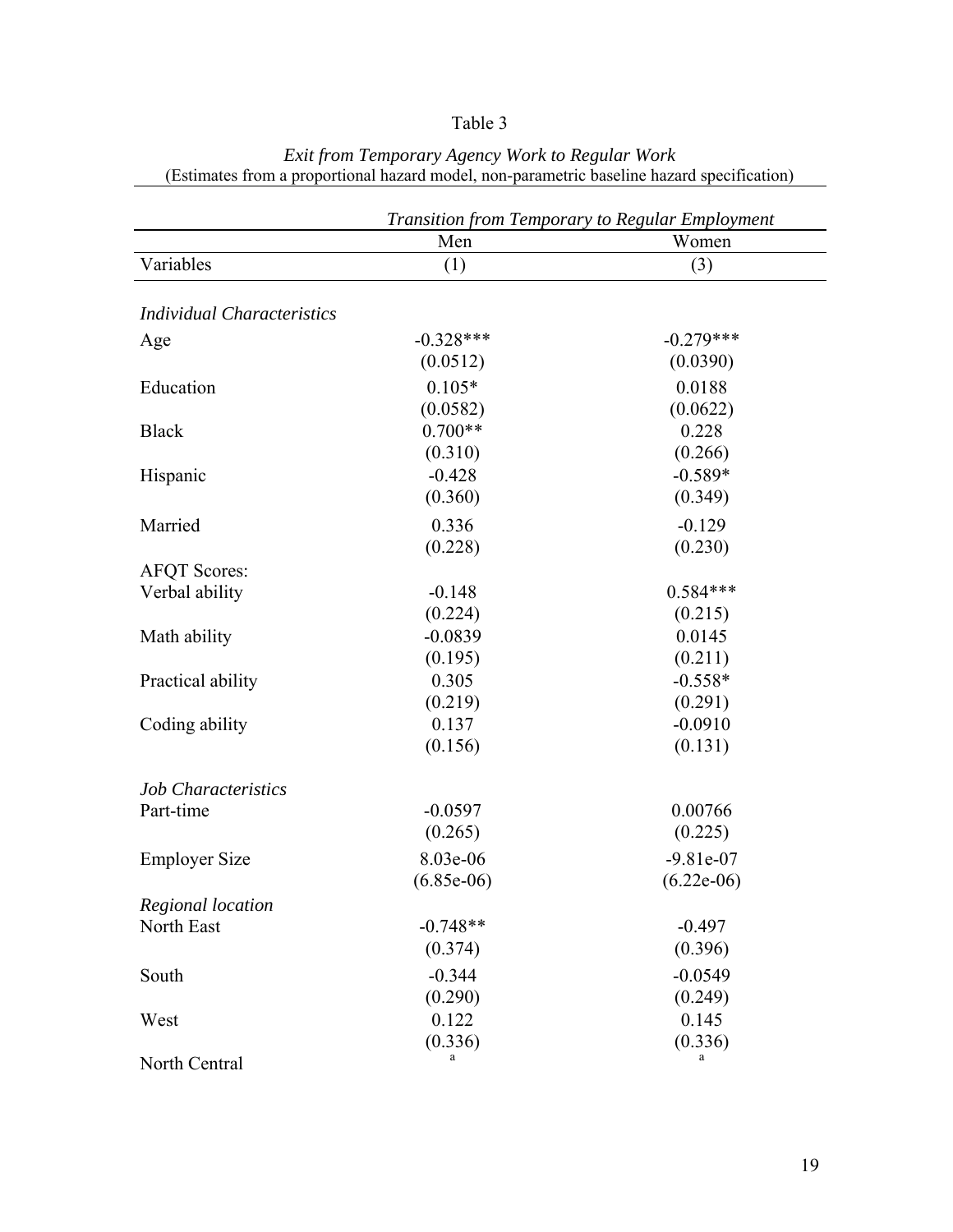| <b>Industrial Sector</b>   |           |            |  |
|----------------------------|-----------|------------|--|
| Agriculture                | $-1.090$  | 0.185      |  |
|                            | (1.444)   | (0.691)    |  |
| Mining                     | $-1.069$  | 0.587      |  |
|                            | (1.345)   | (0.961)    |  |
| Manufacturing              | $-1.237$  | $-0.189$   |  |
|                            | (1.341)   | (0.619)    |  |
| Transport./                | $-1.170$  | 0.634      |  |
| Comm.                      | (1.454)   | (0.656)    |  |
| Trade                      | $-1.298$  | 0.267      |  |
|                            | (1.391)   | (0.556)    |  |
| <b>Business Service</b>    | $-0.898$  | 0.407      |  |
|                            | (1.309)   | (0.594)    |  |
| Professional               | $-1.140$  | 0.0981     |  |
| Service                    | (1.372)   | (0.573)    |  |
| Personal Service           | $-2.602*$ | $-0.766$   |  |
|                            | (1.494)   | (0.641)    |  |
| Public                     | $-1.327$  | 0.0964     |  |
| Administration             | (1.372)   | (0.633)    |  |
| <b>FIRE</b>                |           |            |  |
| <b>Employment Capacity</b> |           |            |  |
| Managerial                 | $-0.0147$ | $-0.477$   |  |
|                            | (0.680)   | (0.537)    |  |
| Clerical                   | 0.580     | $-0.00606$ |  |
|                            | (0.911)   | (0.432)    |  |
| Service                    | 0.480     | 0.626      |  |
|                            | (0.709)   | (0.459)    |  |
| Operator/                  | 0.341     | 0.0212     |  |
| Laborer                    | (0.701)   | (0.464)    |  |
| Skilled laborer            | 0.0526    | 0.176      |  |
|                            | (0.746)   | (0.564)    |  |
| Technical/Sales            | a         | a          |  |
| Log-likelihood             | $-415.4$  | $-485.8$   |  |
| $\chi^2$                   | 120.74    | 92.38      |  |
|                            | [0.0000]  | [0.0000]   |  |
| N                          | 192       | 236        |  |

*Notes*: Robust standard errors are given in parentheses. Standard errors have been clustered by the individual. The model  $\chi^2$  statistic has 28 degrees of freedom and its p-value is shown in brackets. Ability scores were obtained by taking the scores reported by the respondents in the 1981 AFQT and regressed on a vector of age and education dummies. The residuals are represented in these variables. The test scores were combined into one of four types of ability: verbal, mathematical, practical, and coding ability. <sup>a</sup> indicates excluded group. Estimation was also performed with gamma-distributed latent random effects in order to capture unobserved heterogeneity between individuals. Since the gamma variance parameter converged to zero, results of this procedure are not reported here, but are available upon request. \*\*\*,\*\*,\* denote statistical significance at the 0.01, 0.05, and 0.10 levels, respectively.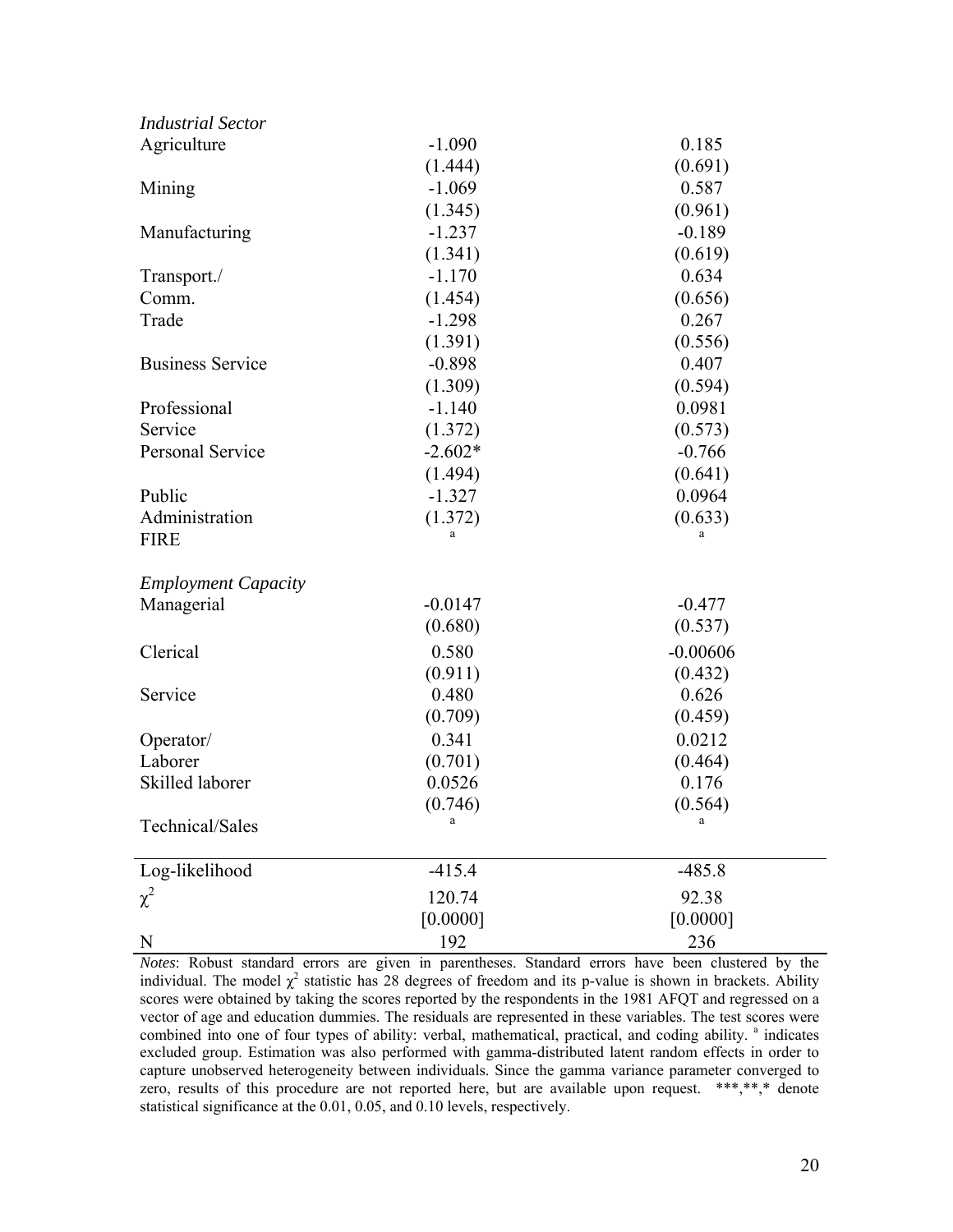|                                          | Whole Sample               |                            |                            | Impact of Temporary and Contract Work Spens on Log wages, Summary Results<br>Men |                          | Women                     |  |
|------------------------------------------|----------------------------|----------------------------|----------------------------|----------------------------------------------------------------------------------|--------------------------|---------------------------|--|
| Variables                                | (1)                        | (2)                        | (3)                        | (4)                                                                              | (5)                      | (6)                       |  |
| No. Temporary Jobs (NTJ)                 | $-0.139***$<br>(0.0318)    | $-0.0878$<br>(0.0788)      | $-0.230***$<br>(0.0485)    | $-0.313*$<br>(0.183)                                                             | $-0.0654*$<br>(0.0372)   | 0.0432<br>(0.0623)        |  |
| No. Temporary $\text{Jobs}^2$            | 0.0198<br>(0.0145)         | 0.0169<br>(0.0150)         | $0.0486**$<br>(0.0220)     | $0.0438**$<br>(0.0221)                                                           | $-0.00258$<br>(0.0140)   | $-0.00522$<br>(0.0139)    |  |
| NTJ*lifetime experience                  |                            | $-0.00494$<br>(0.0118)     |                            | 0.0193<br>(0.0280)                                                               |                          | $-0.0191*$<br>(0.0105)    |  |
| NTJ*lifetime experience <sup>2</sup>     |                            | 8.00e-05<br>(0.000454)     |                            | $-0.000884$<br>(0.000989)                                                        |                          | 0.000747<br>(0.000461)    |  |
| No. Contract/Consult. Jobs (NCJ)         | $-0.0747$<br>(0.0893)      | 0.125<br>(0.181)           | $-0.139$<br>(0.109)        | 0.223<br>(0.280)                                                                 | 0.134<br>(0.164)         | 0.134<br>(0.234)          |  |
| No. Contract/Consult. Jobs <sup>2</sup>  | 0.0837<br>(0.0528)         | $0.0904*$<br>(0.0527)      | $0.102*$<br>(0.0579)       | $0.108*$<br>(0.0590)                                                             | $-0.0351$<br>(0.109)     | $-0.00712$<br>(0.114)     |  |
| NCJ*lifetime experience                  |                            | $-0.0412$<br>(0.0370)      |                            | $-0.0585$<br>(0.0542)                                                            |                          | $-0.0262$<br>(0.0358)     |  |
| NCJ*lifetime experience <sup>2</sup>     |                            | 0.00173<br>(0.00155)       |                            | 0.00213<br>(0.00224)                                                             |                          | 0.00161<br>(0.00130)      |  |
| Current lifetime experience              | $0.0526***$<br>(0.00412)   | $0.0545***$<br>(0.00442)   | $0.0526***$<br>(0.00665)   | $0.0533***$<br>(0.00720)                                                         | $0.0465***$<br>(0.00514) | $0.0489***$<br>(0.00550)  |  |
| Current lifetime experience <sup>2</sup> | $-0.00055***$<br>(0.00015) | $-0.00062***$<br>(0.00016) | $-0.00072***$<br>(0.00023) | $-0.00073***$<br>(0.00024)                                                       | $-0.00037*$<br>(0.00019) | $-0.00047**$<br>(0.00020) |  |
| Constant                                 | $0.865***$<br>(0.0862)     | $0.856***$<br>(0.0864)     | $0.806***$<br>(0.126)      | $0.805***$<br>(0.126)                                                            | $0.792***$<br>(0.116)    | $0.776***$<br>(0.116)     |  |
| $R^2$                                    | 0.378                      | 0.378                      | 0.344                      | 0.344                                                                            | 0.417                    | 0.417                     |  |
| Observations                             | 14138                      |                            |                            | 7826                                                                             |                          | 6312                      |  |
| Individuals                              | 4731                       |                            |                            | 2516                                                                             |                          | 2215                      |  |

Table 4 Impact of Temporary and Contract Work Spells on Log Wages, Summary Results

*Notes*: Robust standard errors are given in parentheses. Each specification also includes dummy variables for region, race, ethnicity, marital status, part-time status, occupation, industry, firm size, and proxies for ability/aptitude derived from AFQT scores, as well as a measure of worker age. All robust standard errors are listed in parentheses. \*\*\*,\*\*,\* denote statistical significance at the 0.01, 0.05, and 0.10 levels, respectively.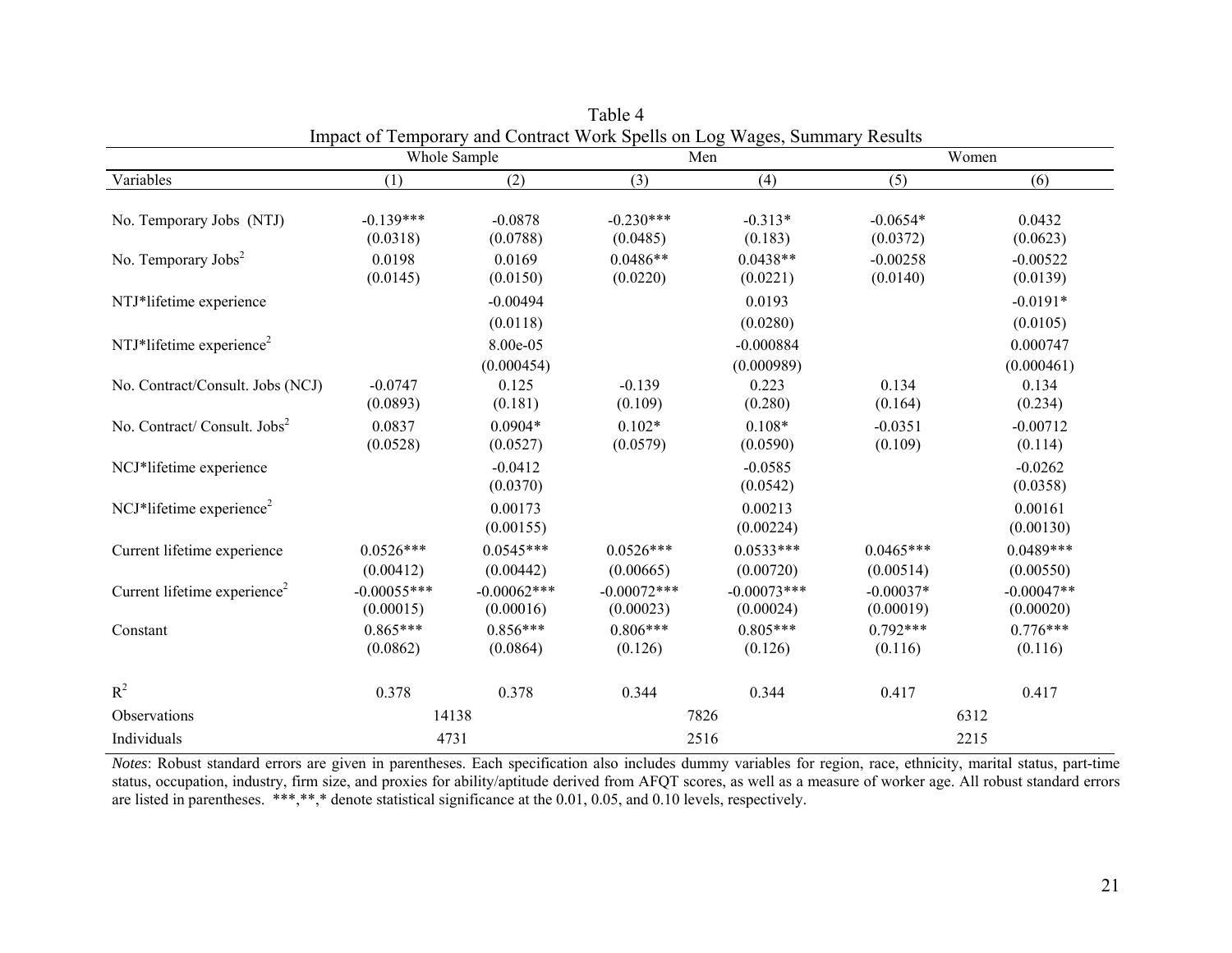|                                          | Whole Sample               |                            | Men                         |                            | Women                     |                           |  |
|------------------------------------------|----------------------------|----------------------------|-----------------------------|----------------------------|---------------------------|---------------------------|--|
| Variables                                | (1)                        | (2)                        | (3)                         | (4)                        | (5)                       | (6)                       |  |
| No. Years in Temporary Jobs (YTJ)        | $-0.0968***$<br>(0.0218)   | $-0.0805$<br>(0.0737)      | $-0.167***$<br>(0.0320)     | $-0.262**$<br>(0.122)      | $-0.0111$<br>(0.0516)     | $-0.0329$<br>(0.109)      |  |
| No. Years in Temporary Jobs <sup>2</sup> | $0.00826***$<br>(0.00249)  | $0.00839***$<br>(0.00269)  | $0.0150***$<br>(0.00324)    | $0.0144***$<br>(0.00362)   | $-0.00575$<br>(0.0191)    | $-0.00495$<br>(0.0187)    |  |
| YTJ *lifetime experience                 |                            | $-0.00247$<br>(0.0108)     |                             | 0.00949<br>(0.0176)        |                           | 0.00560<br>(0.0132)       |  |
| YTJ *lifetime experience <sup>2</sup>    |                            | 8.42e-05<br>(0.000363)     |                             | $-0.000179$<br>(0.000595)  |                           | $-0.000276$<br>(0.000417) |  |
| No. Years in Contract Jobs (YCJ)         | 0.0551<br>(0.0339)         | $-0.00233$<br>(0.0961)     | 0.0279<br>(0.0363)          | $0.288*$<br>(0.156)        | 0.0526<br>(0.0714)        | $-0.179$<br>(0.144)       |  |
| No. Years in Contract Jobs <sup>2</sup>  | $-0.0111$<br>(0.00893)     | $-0.0114$<br>(0.00903)     | $-0.0115*$<br>(0.00664)     | $-0.00963$<br>(0.00695)    | 0.00445<br>(0.0220)       | 0.00696<br>(0.0185)       |  |
| YCJ *lifetime experience                 |                            | 0.00739<br>(0.0126)        |                             | $-0.0333*$<br>(0.0196)     |                           | 0.0285<br>(0.0200)        |  |
| YCJ *lifetime experience <sup>2</sup>    |                            | $-0.000214$<br>(0.000421)  |                             | 0.000998*<br>(0.000604)    |                           | $-0.000775$<br>(0.000753) |  |
| Current lifetime experience              | $0.0529***$<br>(0.00401)   | $0.0526***$<br>(0.00408)   | $0.0541***$<br>(0.00652)    | $0.0550***$<br>(0.00663)   | $0.0482***$<br>(0.00508)  | $0.0458***$<br>(0.00516)  |  |
| Current lifetime experience <sup>2</sup> | $-0.00056***$<br>(0.00014) | $-0.00055***$<br>(0.00014) | $-0.00072$ ***<br>(0.00022) | $-0.00076***$<br>(0.00022) | $-0.00043**$<br>(0.00019) | $-0.00035*$<br>(0.00019)  |  |
| Constant                                 | $0.817***$<br>(0.0765)     | $0.819***$<br>(0.0766)     | $0.685***$<br>$-0.167***$   | $0.678***$<br>(0.113)      | $0.834***$<br>(0.104)     | $0.849***$<br>(0.104)     |  |
| $R^2$                                    | 0.383                      | 0.383                      | 0.351                       | 0.351                      | 0.416                     | 0.416                     |  |
| Observations                             |                            | 15949                      |                             | 8688                       |                           | 7258                      |  |
| Individuals                              | 4811                       |                            | 2553                        |                            | 2258                      |                           |  |

Table 5 Impact of Time in Temporary and Contract Work on Log Wages, Summary Results

*Notes*: Robust standard errors are given in parentheses. Each specification also includes dummy variables for region, race, marital status, part-time status, occupation, industry, firm size, and proxies for ability/aptitude derived from AFQT scores, as well as a measure of worker age. All robust standard errors are listed in parentheses. \*\*\*,\*\*,\* denote statistical significance at the 0.01, 0.05, and 0.10 levels, respectively.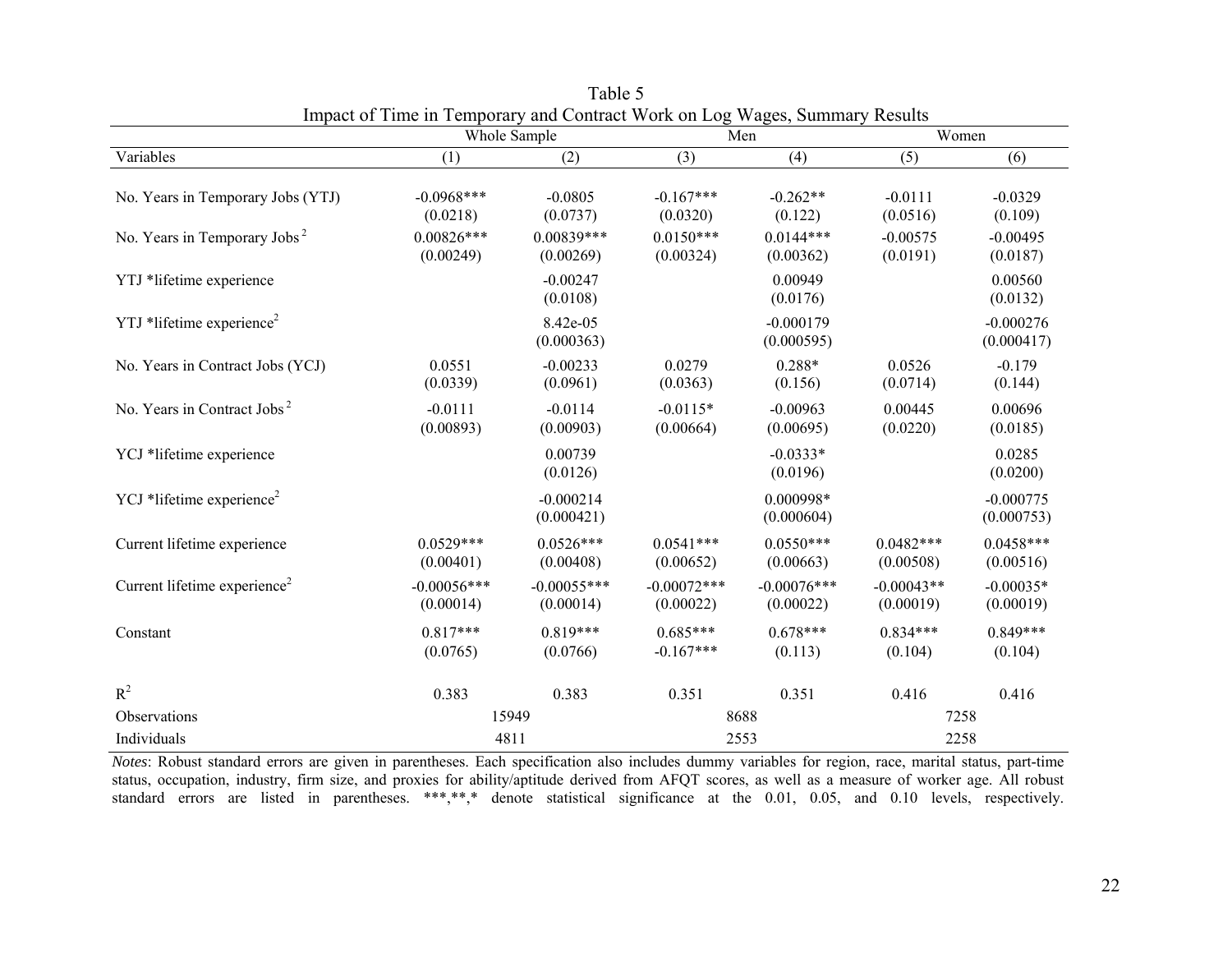

*Notes*: Predictions based on the estimates provided in Table 4. Pattern 1: Worker is always employed in a permanent job. Pattern 2: Worker holds one temporary job in first period and is employed in permanent employment thereafter. Pattern 3: Worker holds one contracting/consulting job and is employed in permanent employment thereafter. Pattern 4: Worker holds three temporary jobs and then is employed in permanent employment.